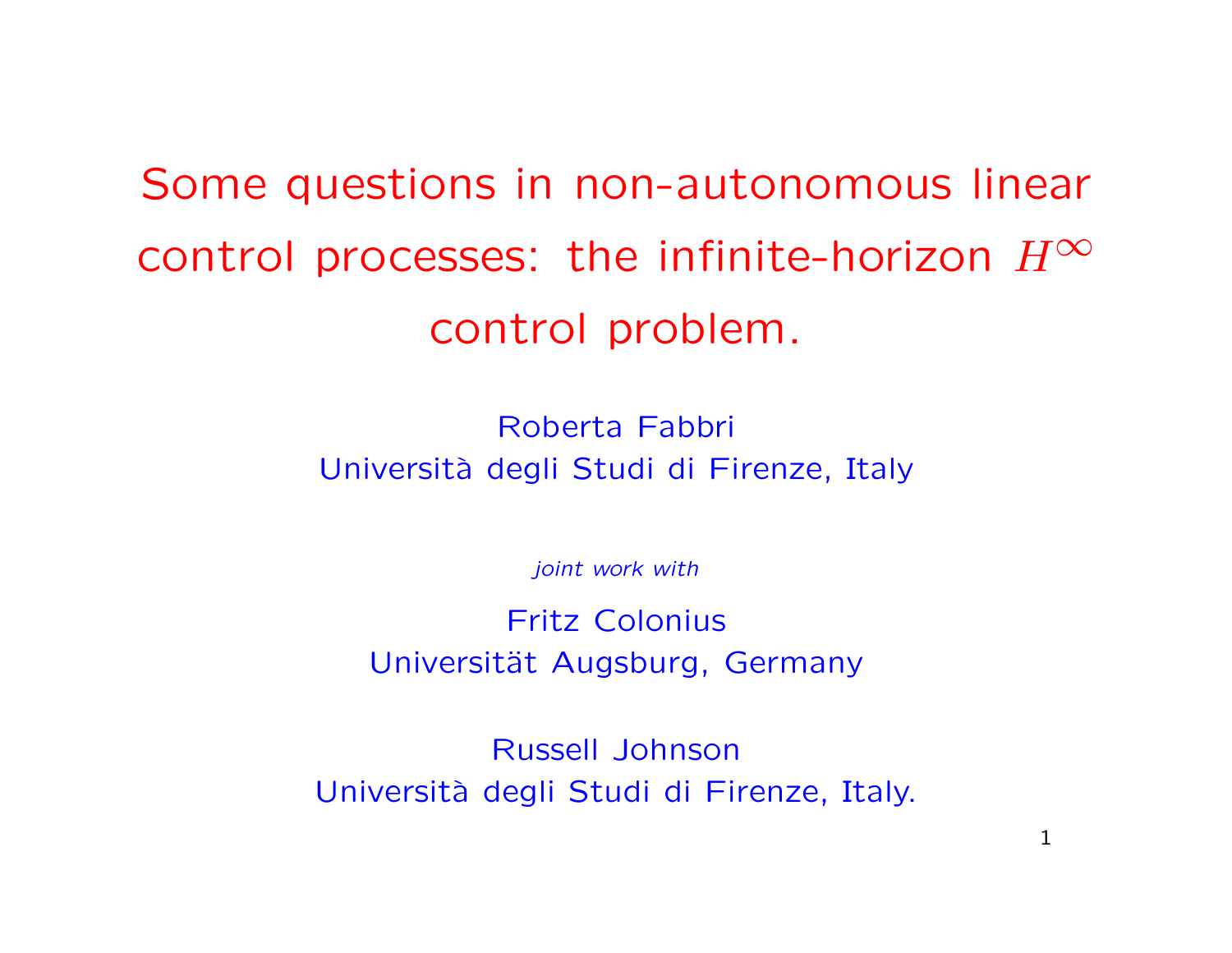- Non-autonomous linear control processes.
- Non-autonomous linear Hamiltonian systems.
- Rotation number.
- Exponential dichotomy.
- Non-autonomous linear  $H^\infty$  control with infinite horizon.
- Riccati equation  $\leftrightarrow$  linear Hamiltonian system
- Critical attenuation value  $\leftarrow$  Exponential dichotomy rotation number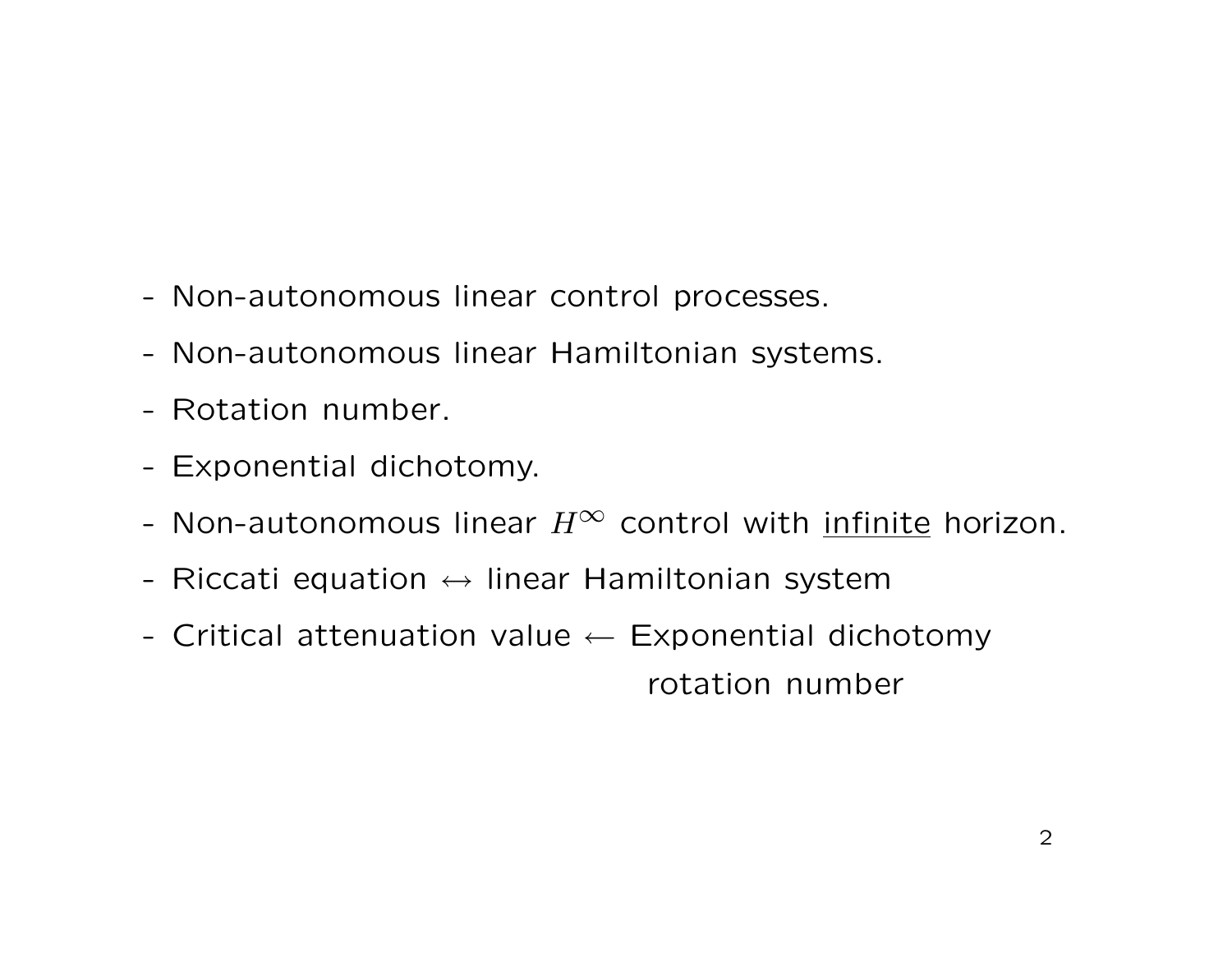$$
x' = A(t)x + B(t)u + D(t)w
$$
  
\n
$$
x(0) = x_0
$$
\n(1)

- $x \in \mathbb{R}^n$  state vector
- $u \in \mathbb{R}^m$  control vector

 $w \in \mathbb{R}^l$  disturbance (generic  $L^2$ )

 $A, B, D$  uniformly bounded and uniformly continuous functions of  $t \in \mathbb{R}$  with values in the appropriate sets of matrices.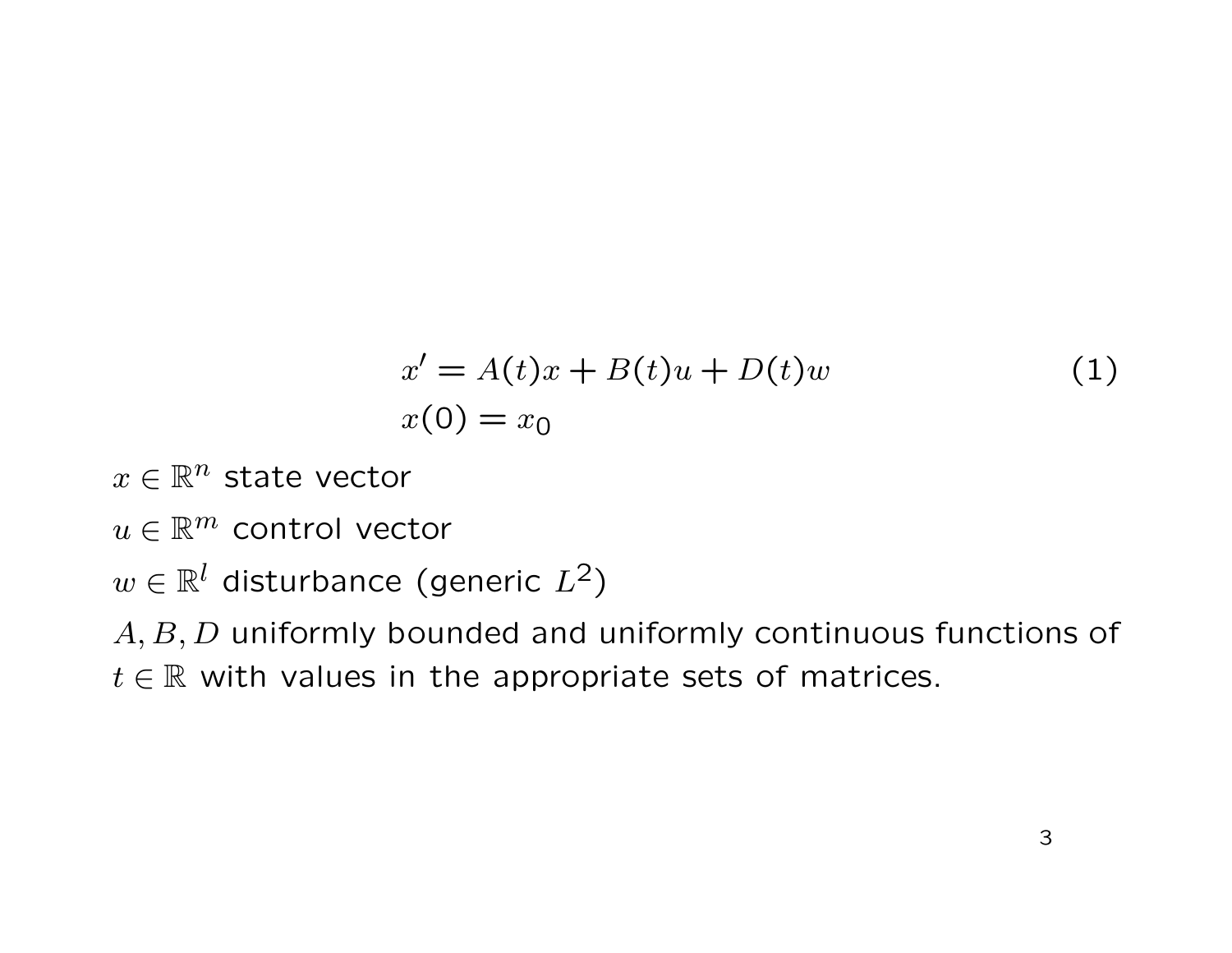For each  $\gamma > 0$  consider the functional

$$
L_{\gamma}(u, w) = \int_0^{\infty} \{  +
$$
  
+ < u(t), u(t) > -\gamma^{-2} < w(t), w(t) > \} dt (2)

 $Q(t)$  symmetric  $n \times n$  real matrix  $Q(t) \geq 0 \ \forall t \in \mathbb{R}$ 

 $\forall \gamma > 0 \Rightarrow u = -B^t(t)m_\gamma(t)x$  with  $m_\gamma(\cdot)$  symmetric, positive definite  $n \times n$  matrix s.t.

i) If  $w = 0$  system (1) is stable

$$
ii)\ \ L_{\gamma}(u,w)\leq
$$

#### minimal attenuation value

 $\gamma^* = \inf\{\gamma > 0 \mid \text{exists a linear feedback control } u \text{ s.t. } i) \text{ and } ii)$ hold }.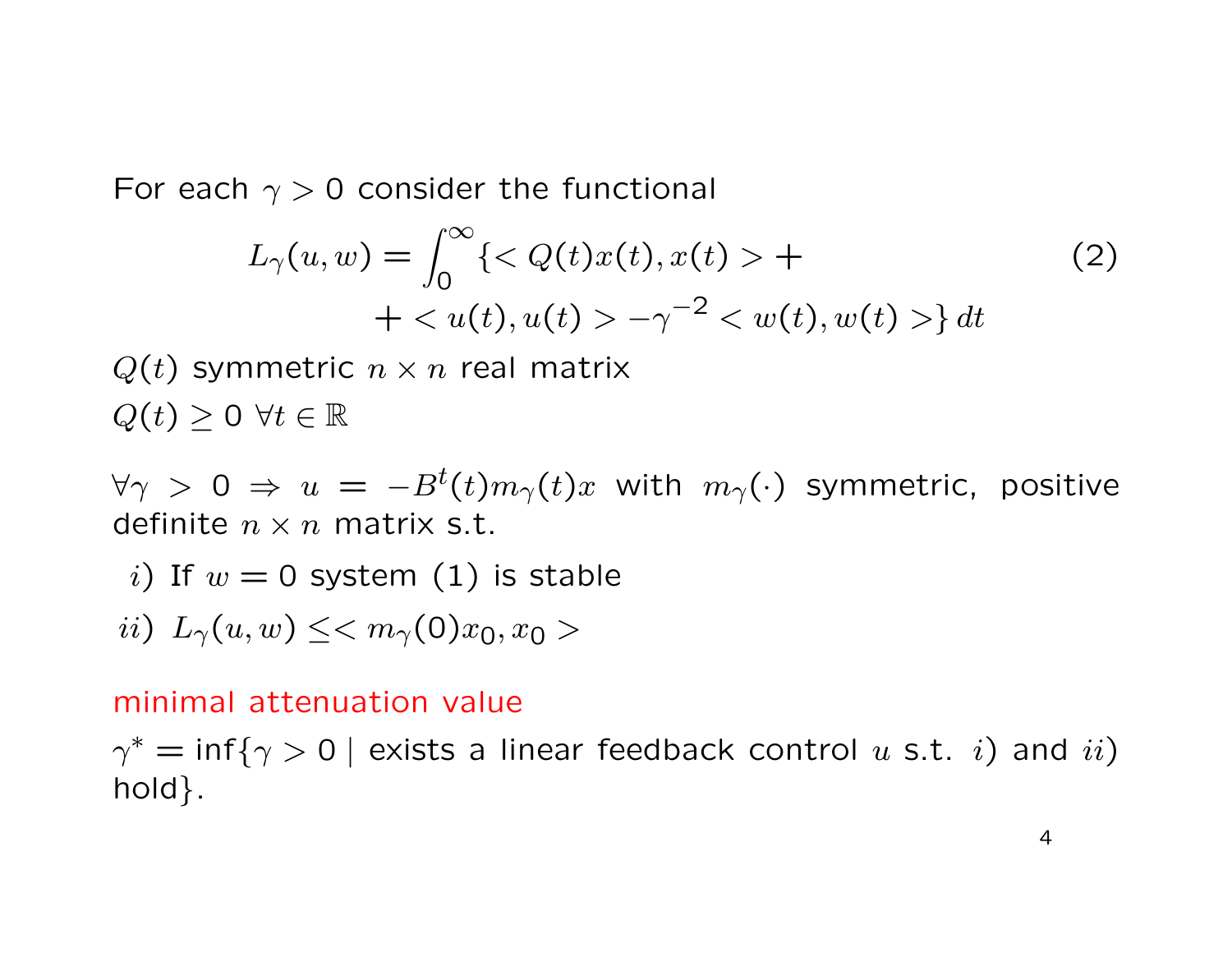Matrix Riccati equation

$$
m' + Atm + mA - m[BBt - \gamma-2DDt]m + Q = 0
$$
 (3)

If for some  $\gamma > 0$ ,  $m(t)$  is bounded (non-conjugate) on all of R, then the  $H^{\infty}$ -control problem admits a solution  $u = -B^{t}(t)m(t)x$ .

Riccati eq.(3)  $\leftrightarrow$  linear non-autonomous Hamiltonian system (4)

$$
z' = \begin{pmatrix} A(t) & -[B(t)Bt(t) - \gamma^{-2}D(t)Dt(t)] \\ -Q(t) & -At(t) \end{pmatrix} z
$$
 (4)

where  $z=(\frac{x}{y})\in\mathbb{R}^{2n}$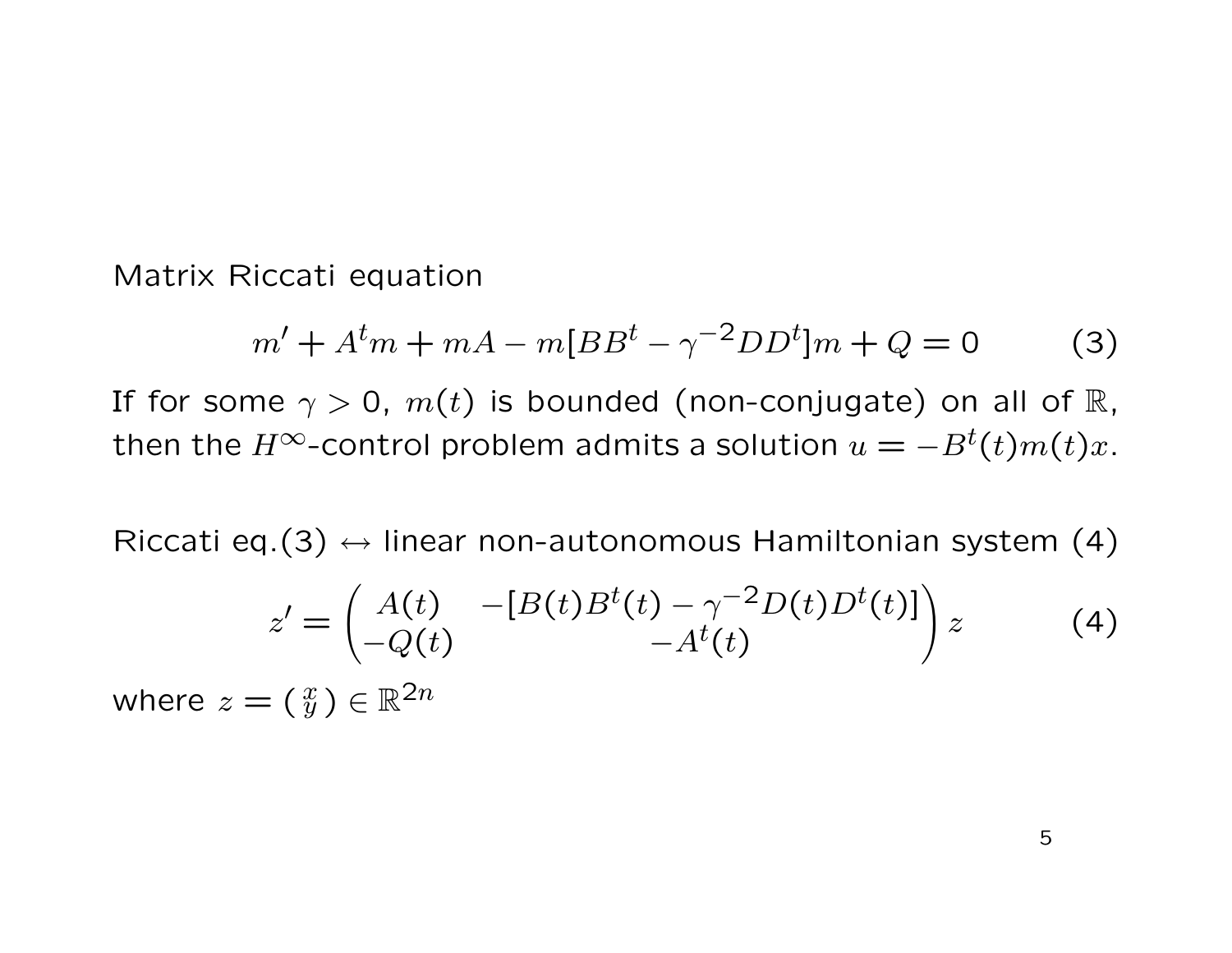Bebutov or translation flow.

 $\mathbb{M}_{r,s}$  set of  $r \times s$  real matrices  $(1 \leq r, s < \infty)$ .

 $\mathcal{G}_{r,s} = \{G : \mathbb{R} \to \mathbb{M}_{r,s} \mid G \text{ is uniformly bounded and uniformly}\}$ continuous}.

 $\mathcal{G}_{r,s}$  topology of uniform convergence on compact subsets of  $\mathbb{R}.$  $\{\tau_t \mid t \in \mathbb{R}\}$  Bebutov flow on  $\mathcal{G}_{r,s}$ :

$$
G \in \mathcal{G}_{r,s}, \ \tau_t(G)(\cdot) = G(\cdot + t) \ t \in \mathbb{R}
$$

 $(\mathcal{G}_{r,s}, \{\tau_t\})$  flow  $G = \mathcal{G}_{n,n} \times \mathcal{G}_{n,m} \times \mathcal{G}_{n,l} \times \mathcal{G}_{n,n}$  $\xi_0 = (A, B, D, Q) \in \mathcal{G}$  $\Xi = \text{cls}\lbrace \tau_t(\xi_0) \mid t \in \mathbb{R} \rbrace$  compact, translation-invariant subset of G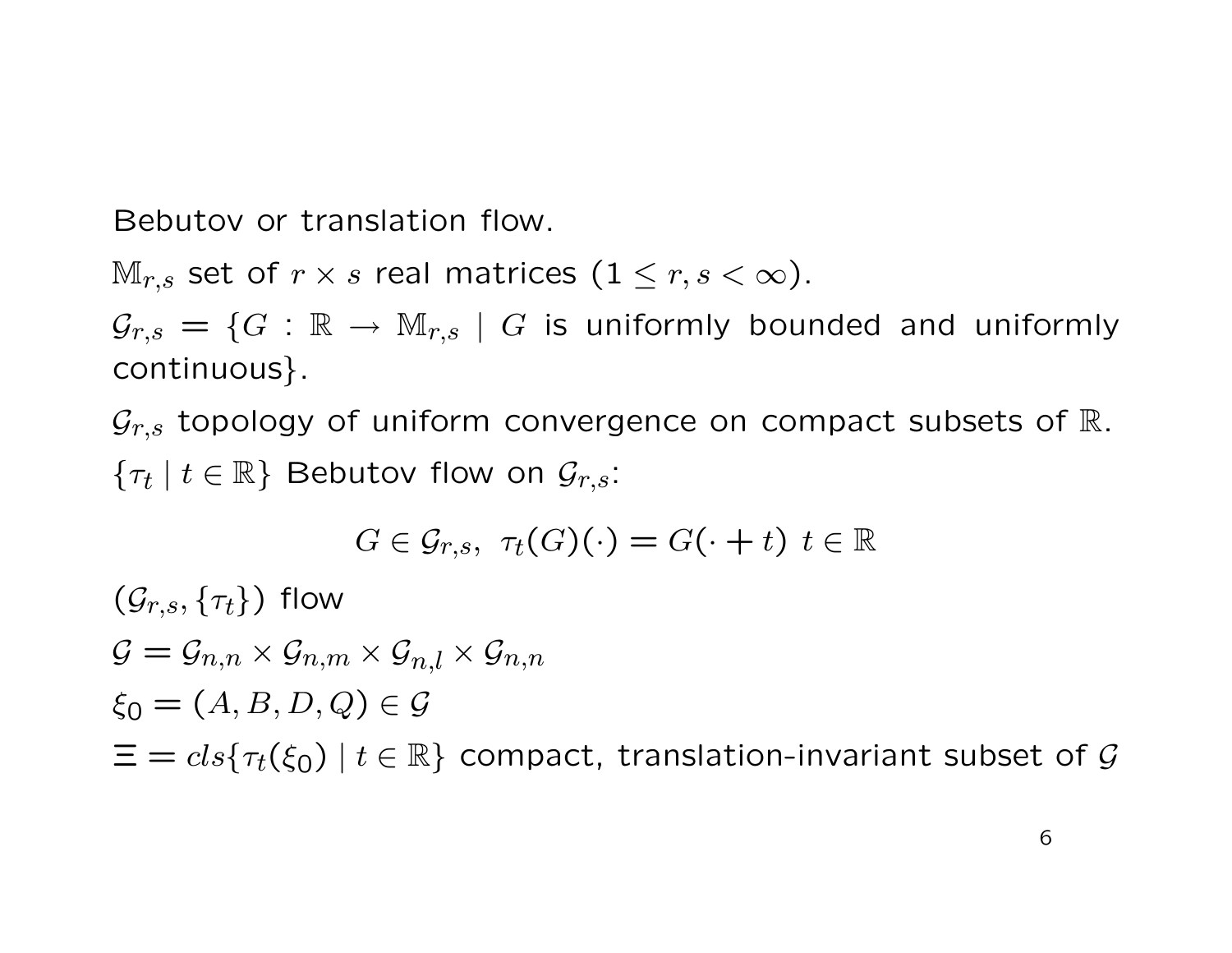$$
\xi \in \Xi \Rightarrow (A_{\xi}, B_{\xi}, D_{\xi}, Q_{\xi})
$$
  
\n
$$
\mathcal{A}: \mathcal{G} \to \mathbb{R}: (a, b, d, q) \to a(0)
$$
  
\nThen  $A_{\xi}(t) = \mathcal{A}(\tau_t(\xi))$ . Similarly we obtain  $B_{\xi}$ ,  $D_{\xi}$  and  $Q_{\xi}$  with  $B$ ,  $G$  and  $Q$ .

For each  $\xi \in \Xi$  and  $\gamma > 0$ , we consider

$$
x' = A_{\xi}(t)x + B_{\xi}(t)u + D_{\xi}(t)w
$$
  
\n
$$
x(0) = x_0
$$
\n(1<sub>\xi</sub>)

and the functional

$$
L_{\gamma,\xi}(u,w) = \int_0^\infty \{ < Q_\xi(t)x(t), x(t) > + |u(t)|^2 - \gamma^2 |w(t)|^2 \} dt
$$

7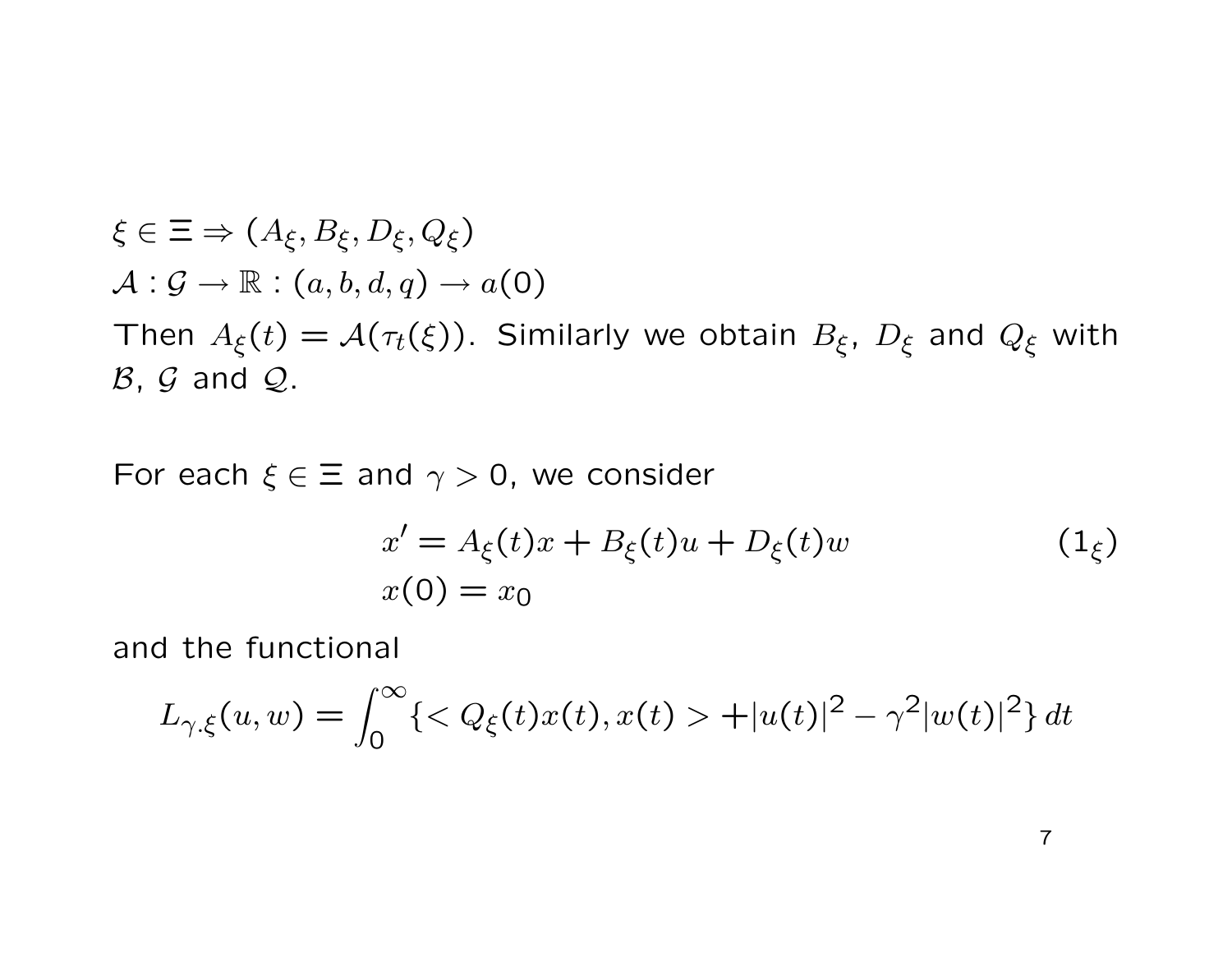Riccati equation

$$
m' + A_{\xi}^{t} m + m A_{\xi} - m [B_{\xi} B_{\xi}^{t} - \gamma^{-2} D_{\xi} D_{\xi}^{t}] m + Q_{\xi} = 0 \qquad (3_{\xi})
$$

and the related Hamiltonian systems

$$
z' = \begin{pmatrix} A_{\xi} & -[B_{\xi}B_{\xi}^{t} - \gamma^{-2}D_{\xi}D_{\xi}^{t}] \\ -Q_{\xi} & -A_{\xi}^{t} \end{pmatrix} z, \ z = \begin{pmatrix} x \\ y \end{pmatrix} \qquad (4_{\xi})
$$

 $z_1(t), \ldots, z_n(t)$  n linearly independent solutions of  $(4_\xi)$ Write  $(z_1(t),\dots,z_n(t))$  2 $n\times n$  matrix as  ${X(t)\choose Y(t)}$  $\setminus$  $X(t)$  invertible on  $I\subset\mathbb{R}\Rightarrow m(t)=Y(t)X(t)^{-1}$  solution of the Riccati equation  $(3_\xi)$  on I.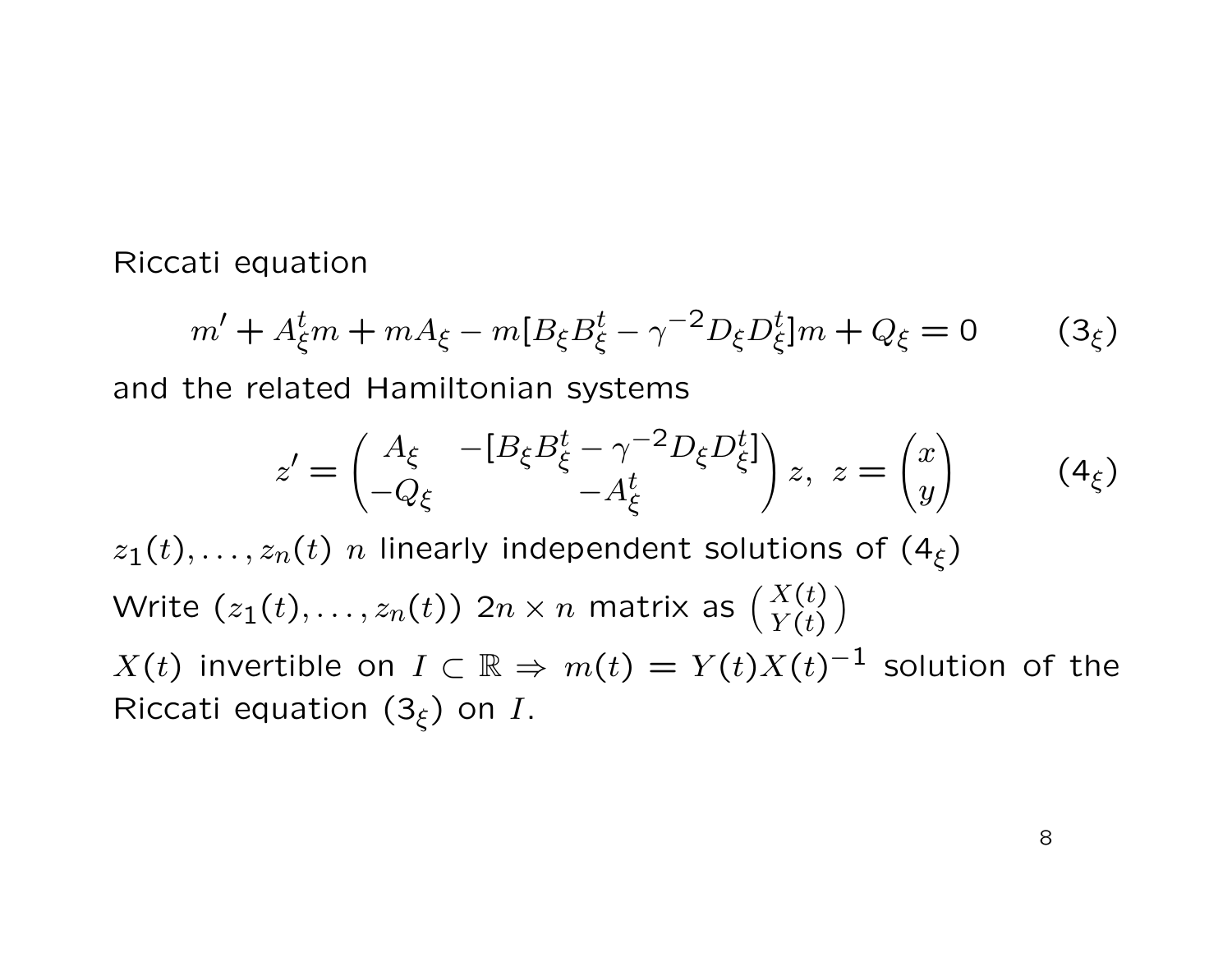# Exponential dichotomy (E.D.)

Hyperbolic splitting of the space  $\Xi \times \mathbb{R}^{2n}$ .

The family of differential equations  $(4_\xi)$  admits an exponential dichotomy over  $\Xi$  if there are positive constants  $k, \beta$  and a continuous function  $P : \Xi \to \mathcal{P} : \xi \to P_{\xi}$  such that

$$
\|\Phi_{\xi}(t)P_{\xi}\Phi_{\xi}(s)^{-1}\| \leq Ke^{-\beta(t-s)}, t \geq s
$$
  

$$
\|\Phi_{\xi}(t)(I-P_{\xi})\Phi_{\xi}(s)^{-1}\| \leq ke^{\beta(t-s)}, t \leq s
$$

where P is the family of all linear projections  $P: \mathbb{R}^{2n} \to \mathbb{R}^{2n}$  and  $\Phi_{\xi}(t)$  is the fundamental matrix solution of  $(4_{\xi})$  for each  $\xi \in \Xi$ .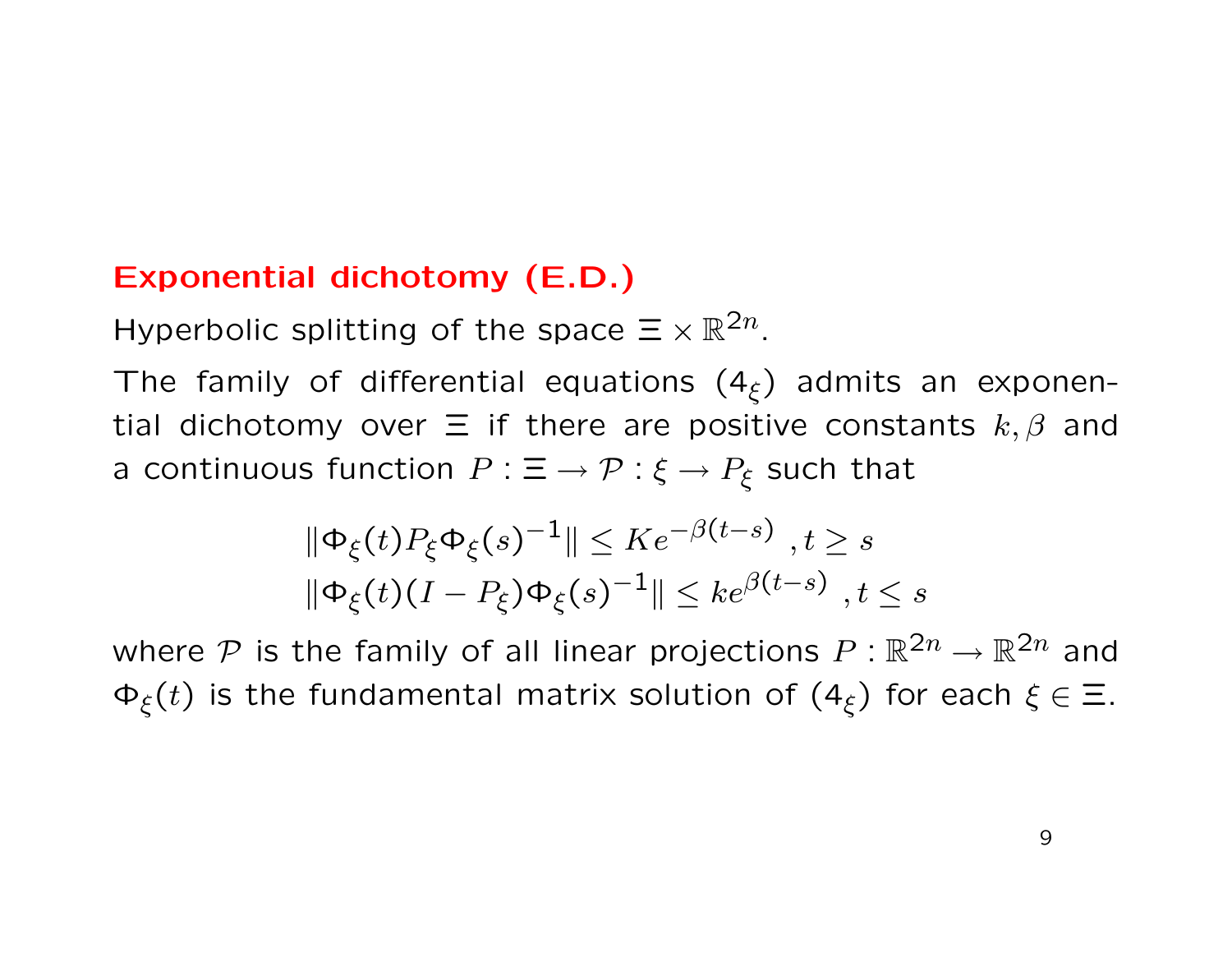$\lambda \subset \mathbb{R}^{2n}$  n dim.

 $\lambda$  is a Lagrange plane if  $\langle x, Jy \rangle = 0 \; \forall x, y \in \lambda$ .  $J = \begin{pmatrix} 0 & -I_n \\ I_n & 0 \end{pmatrix}$  $I_n$  On .  $\Lambda \subset \mathbb{R}^{2n}$  Lagrange subspaces.  $n(n+1)$  $\frac{2^{n+1}}{2}$ -dimensional real analytic manifold.

$$
\lambda_h = \begin{bmatrix} I_n \\ 0_n \end{bmatrix}
$$
 horizontal Lagrange plane  

$$
\lambda_v = \begin{bmatrix} 0_n \\ I_n \end{bmatrix}
$$
 vertical Lagrange plane

If  $\lambda \in \mathsf{\Lambda}$  is transversal to  $\lambda_v$  i.e.  $\lambda \cap \lambda_v = 0 \Rightarrow \lambda = [\frac{I_m}{m}]$  $\tilde{m}$  $\vert$  where  $m$ is a  $n \times n$  symmetric real matrix.

If in addition  $\lambda$  transverse to  $\lambda_h \Rightarrow det m \neq 0$ . m parametrizes  $\lambda$ .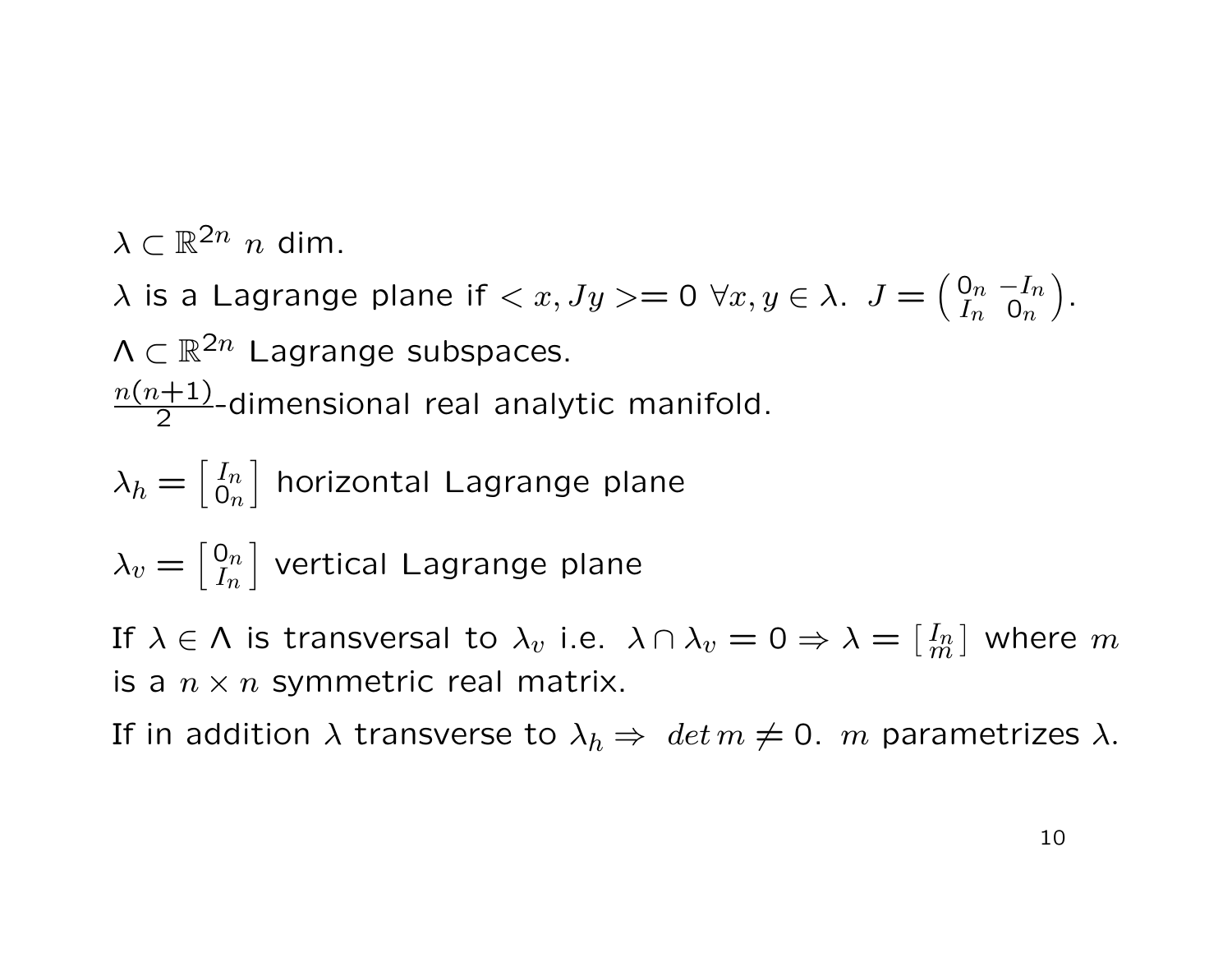$C_v = \{\lambda \in \Lambda \mid \lambda \text{ is } \underline{\text{not}}$  transversal to  $\lambda_v\}$ 

 $C_v$  vertical Maslov cycle

 $C_h = \{ \lambda \in \Lambda \mid \lambda \text{ is } \underline{\text{not}} \text{ transversal to } \lambda_h \}$ 

 $C_h$  horizontal Maslov cycle.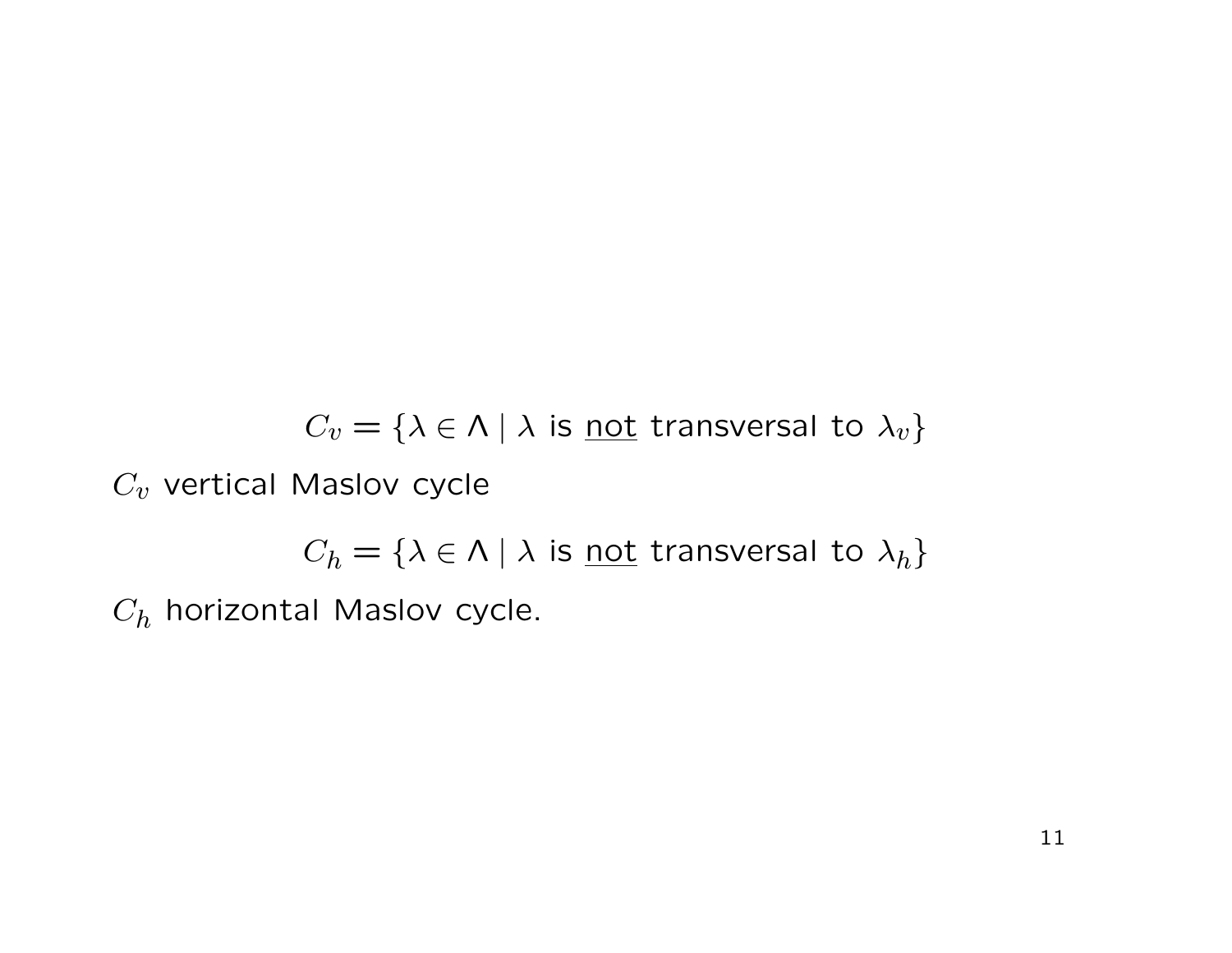$\mu$  fixed ergodic measure on  $\Xi$ 

 $C_v \subset \Lambda$  2-sided in  $\Lambda$ .

 $\Lambda \setminus C_v$  simply connected.

Oriented intersection index  $i(c)$  of each continuous closed curve  $c : [0, T] \to \Lambda$  with  $C_v$  whenever  $c(0)$  and  $c(T)$  lie off  $C_v$ .

$$
\xi \in \Xi, T > 0 \ \lambda \in \Lambda \ \text{transverse to} \ \lambda_v = \begin{bmatrix} 0_n \\ I_n \end{bmatrix}.
$$

$$
c_T(t) = \Phi_{\xi}(t) \cdot \lambda \Rightarrow c_T : [0, T] \to \Lambda
$$

continuous closed curve in Λ.

 $n_T$  intersection index of  $c_T$  with  $C_v$ .

## rotation number

$$
\alpha(\mu) = -\lim_{T \to \infty} \pi \frac{n_T}{T}
$$

The limit exists and is independent on the choice of  $\lambda$ ,  $\xi$  ( $\mu-a.e.$ ).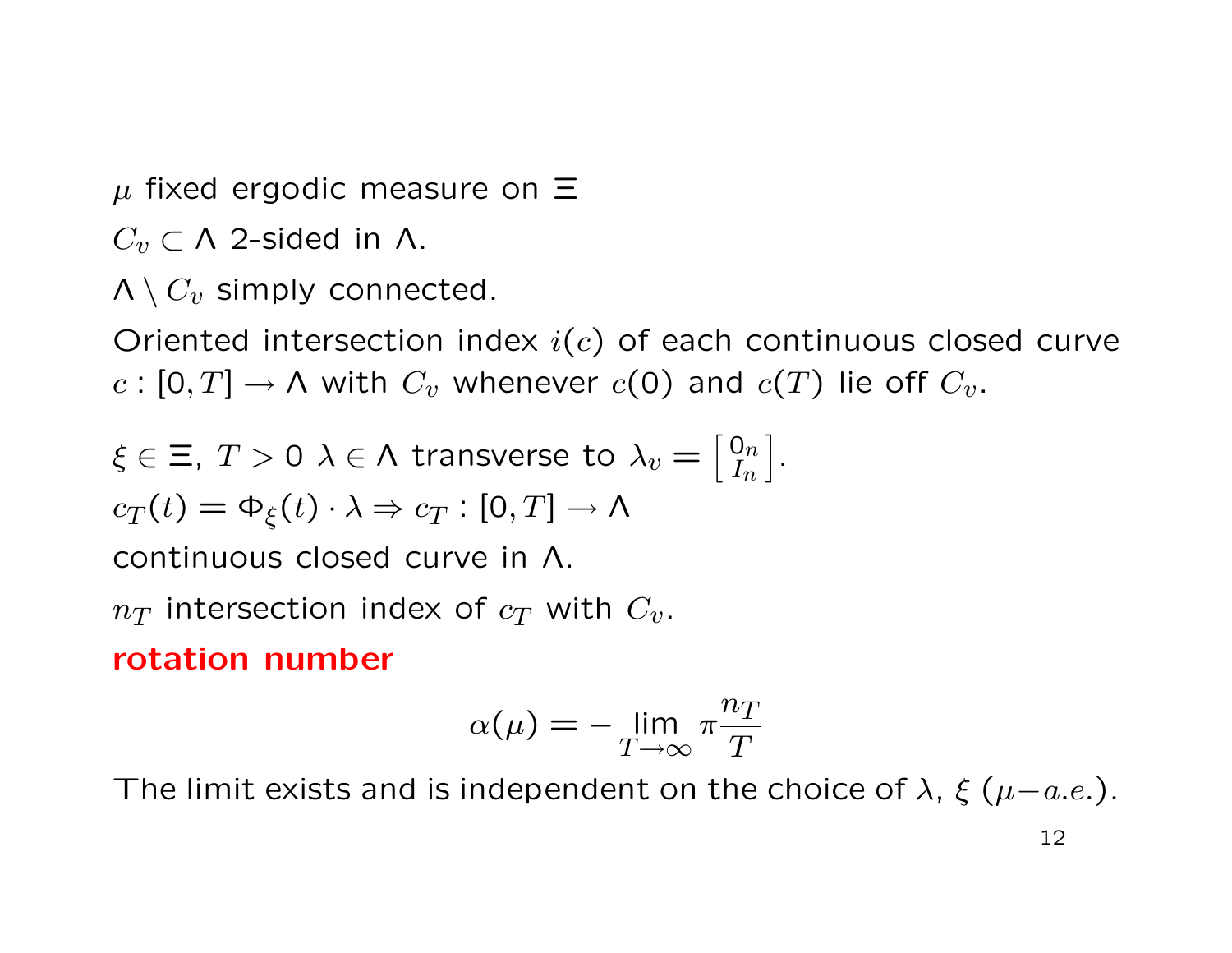# Rotation number  $\leftrightarrow$  F.D.

Atkinson condition.

$$
\Gamma : \Xi \to M_{2n,2n}
$$
 symmetric and  $\Gamma(\xi) \ge 0$  for all  $\xi \in \Xi$ .

 $\Gamma_{\xi}(t) = \Gamma(\tau_t(\xi))$   $(\xi \in \Xi, t \in \mathbb{R})$ .

(4<sub>ξ</sub>) satisfy an Atkinson condition with respect to  $\Gamma$  if each minimal subset  $M \subset \Xi$  contains a point p such that

$$
\int_{-\infty}^{\infty} |\Gamma_p(t)\Phi_p(t)|^2 > 0.
$$

Using control-theoretic arguments (Johnson-Nerurkar 1994) it can be shown that the Atkinson condition implies  $\exists T > 0, \delta > 0$ s.t.

$$
\int_0^T |\Gamma_{\xi}(t)\Phi_{\xi}(t)|^2 dt \geq \delta I
$$

∀ξ ∈ Ξ.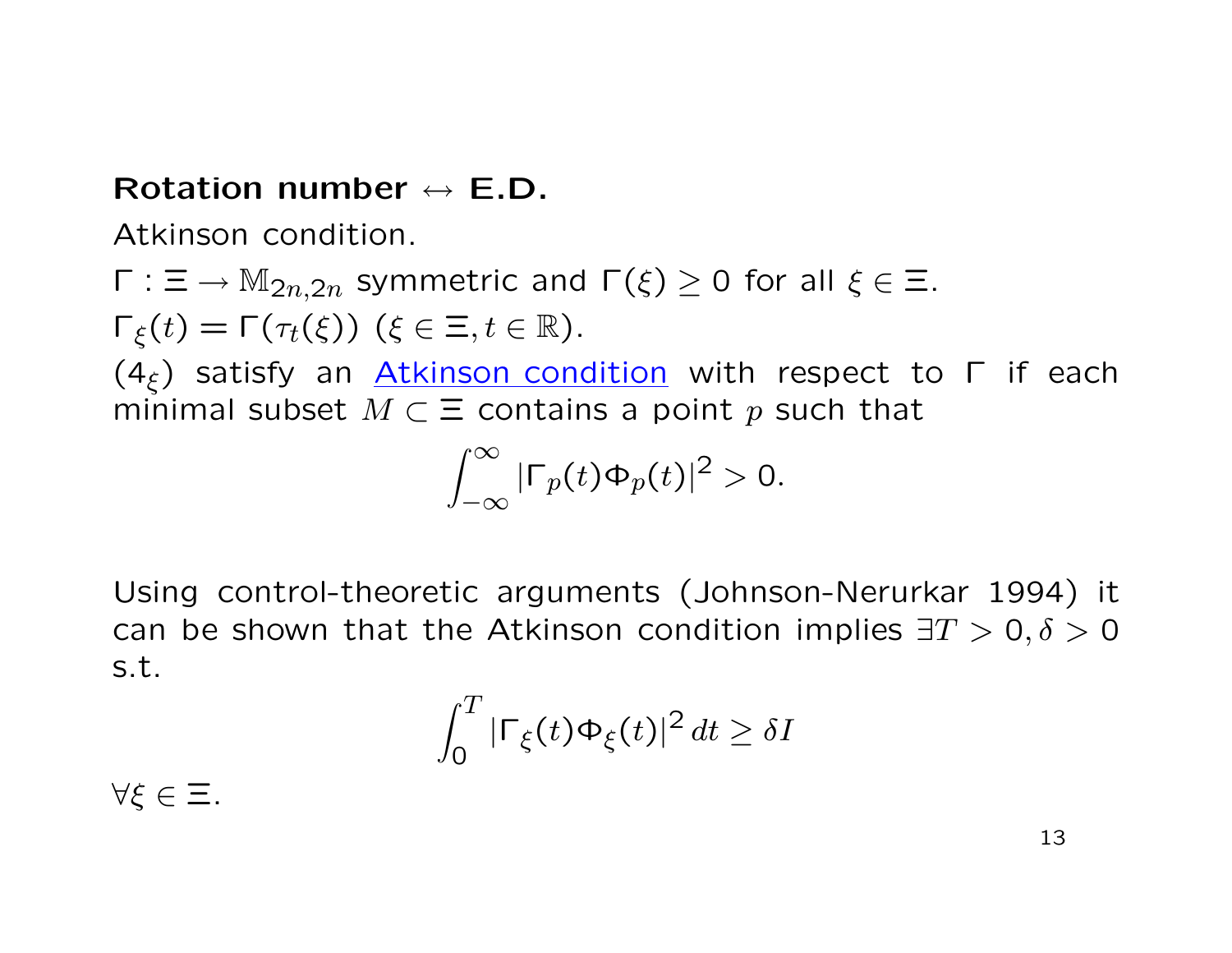## Theorem (J-Nerurkar 1994)  $\Xi = supp \mu$

Consider the Atkinson-type spectral problem

$$
z' = \left[ \begin{pmatrix} A_{\xi} & -B_{\xi} B_{\xi}^{t} \\ -Q_{\xi} & -A_{\xi}^{t} \end{pmatrix} + \eta J^{-1} \Gamma_{\xi} \right] z, \ (\xi \in \Xi) \tag{5}_{\xi}
$$

where  $\eta \in \mathbb{C}$ . For each  $\eta \in \mathbb{R}$ , let  $\alpha = \alpha(\eta)$  be the rotation number of  $(5_\xi)$  with respect to  $\mu$ . Suppose that the Atkinson condition hold. Suppose that  $\alpha(\mu)$  is constant on some open interval  $I \subset \mathbb{R}$ . Then for each  $\eta \in I$ , the family admits an exponential dichotomy on  $\Xi$ .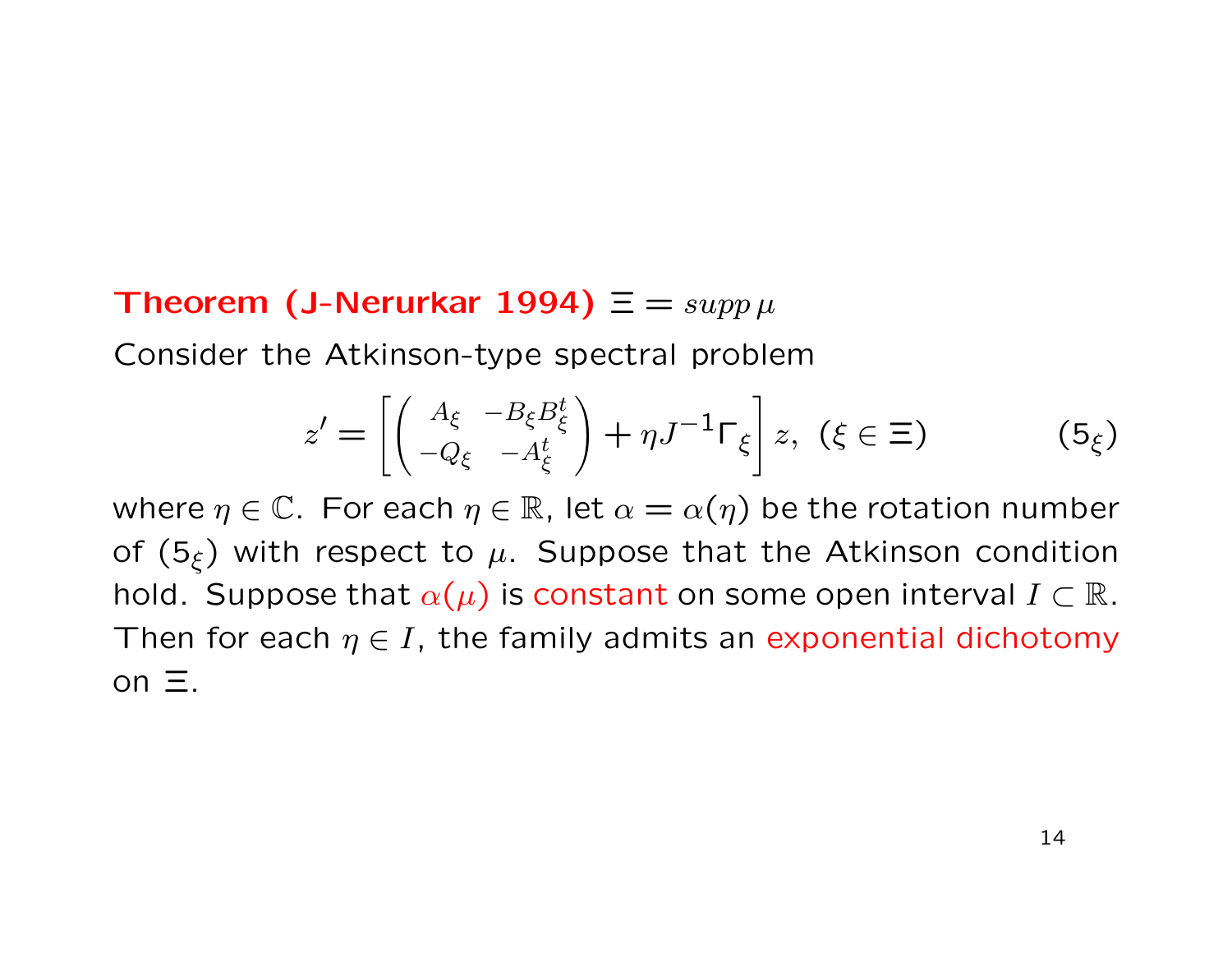For each  $\xi \in \Xi$ ,  $x_0 \in \mathbb{R}^n$  and  $\gamma > 0$ , we consider the system  $(1_{\xi})$ 

$$
x' = A_{\xi}(t)x + B_{\xi}(t)u + D_{\xi}(t)w
$$

and the functional

$$
L_{\gamma,\xi}(u,w) = \int_0^\infty \{ < Q_\xi(t)x(t), x(t) > + |u(t)|^2 - \gamma^2 |w(t)|^2 \} \, dt.
$$

Find  $\gamma > 0 \Rightarrow$  linear feedback control u with  $u = -B_{\xi}(t)^{t} m_{\gamma, \xi}(t) x$ which stabilizes the system

$$
x' = A_{\xi}(t)x + B_{\xi}(t)u \quad (w = 0, \text{ cond. } i))
$$

and for which the inequality

$$
L_{\gamma,\xi}(u,w) \leq \langle m_{\gamma,\xi}(0)x_0, x_0 \rangle \quad \text{(cond. } ii))
$$
 holds (with  $w \in L^2([0,\infty), \mathbb{R}^l), \xi \in \Xi, x_0 \in \mathbb{R}^n)$ .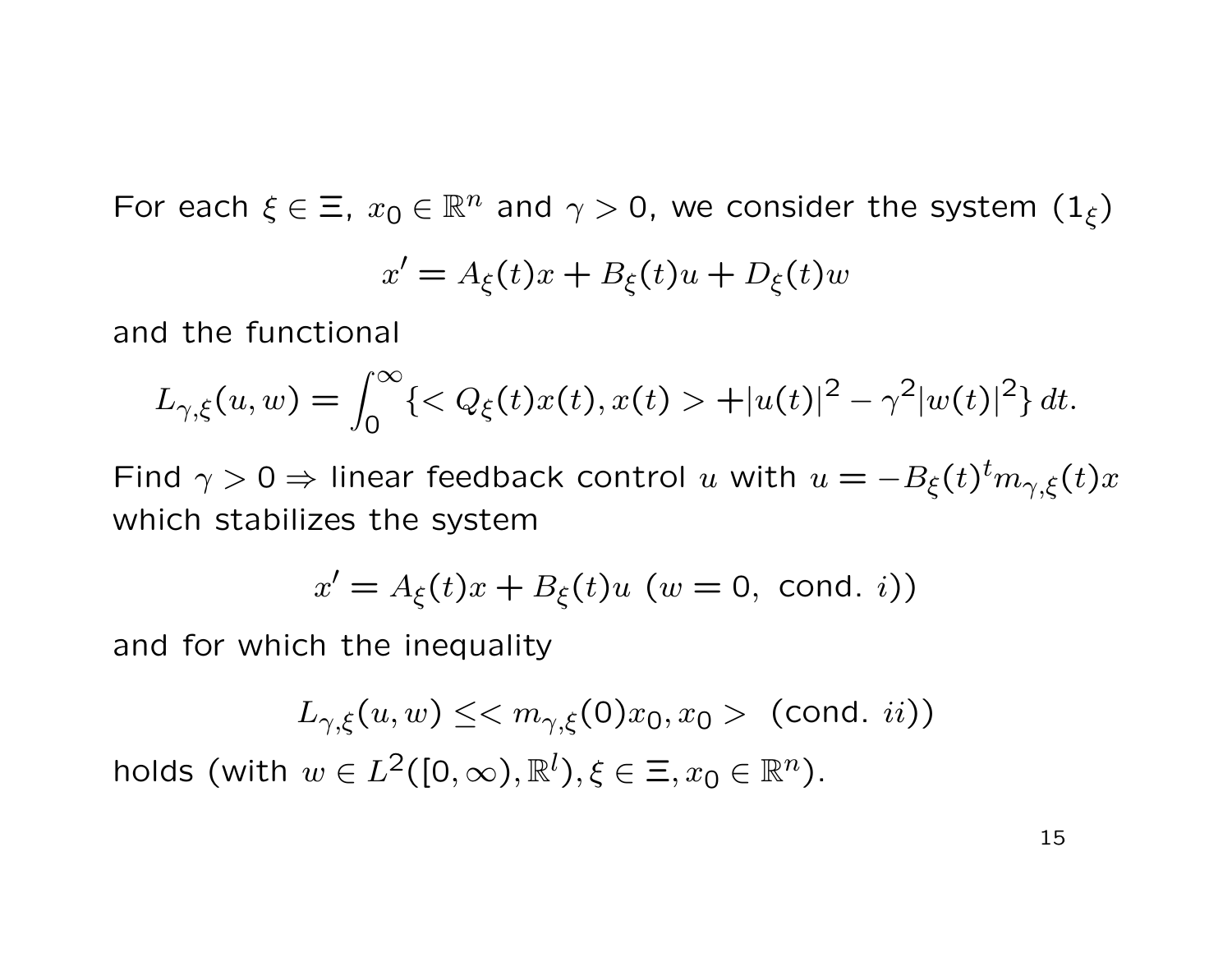## Controllability Conditions.

Hypothesis 1. Each minimal subset  $M \subset \Xi$  contains a point p such that the control system

$$
y' = -A_p^t(t)y + Q_p(t)v
$$

is null-controllable.

**Hypothesis 2.** Each minimal subset  $M \subset \Xi$  contains a point p such that the control system

$$
x' = A_p(t)x + B_p(t)u
$$

is null controllable.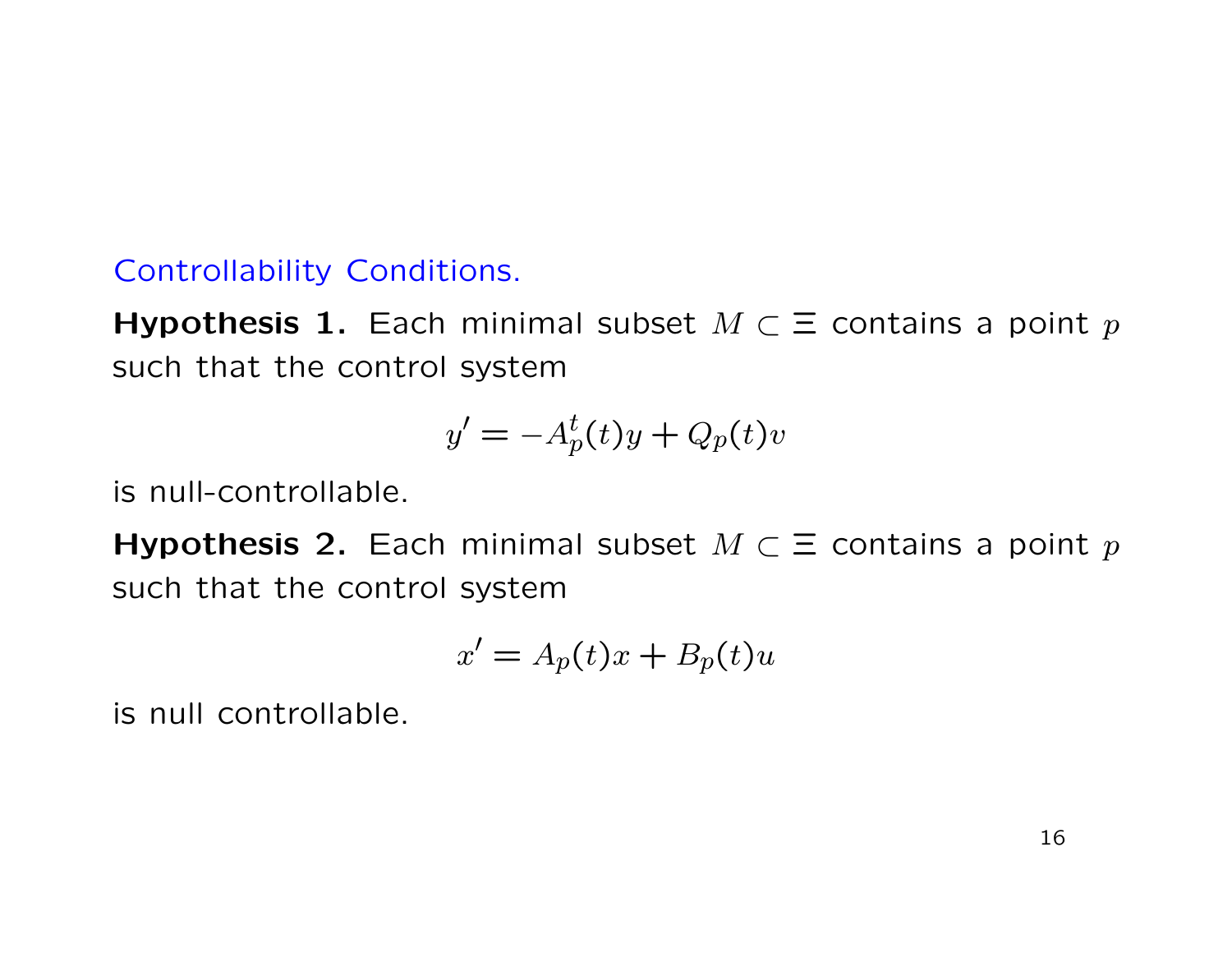**Definition** We define the **critical attenuation value**  $\gamma^*$  for the family  $(4_\xi)$  as

> $\gamma^* = \inf\{\bar{\gamma} \mid \text{ for all } \gamma \geq \bar{\gamma}, \text{ eqns. } (4_{\xi}) \text{ admit an }$ E.D. over  $\Xi$ , and  $\lambda(\xi)$  is transverse to  $\lambda_v$ for all  $\xi \in \Xi$ }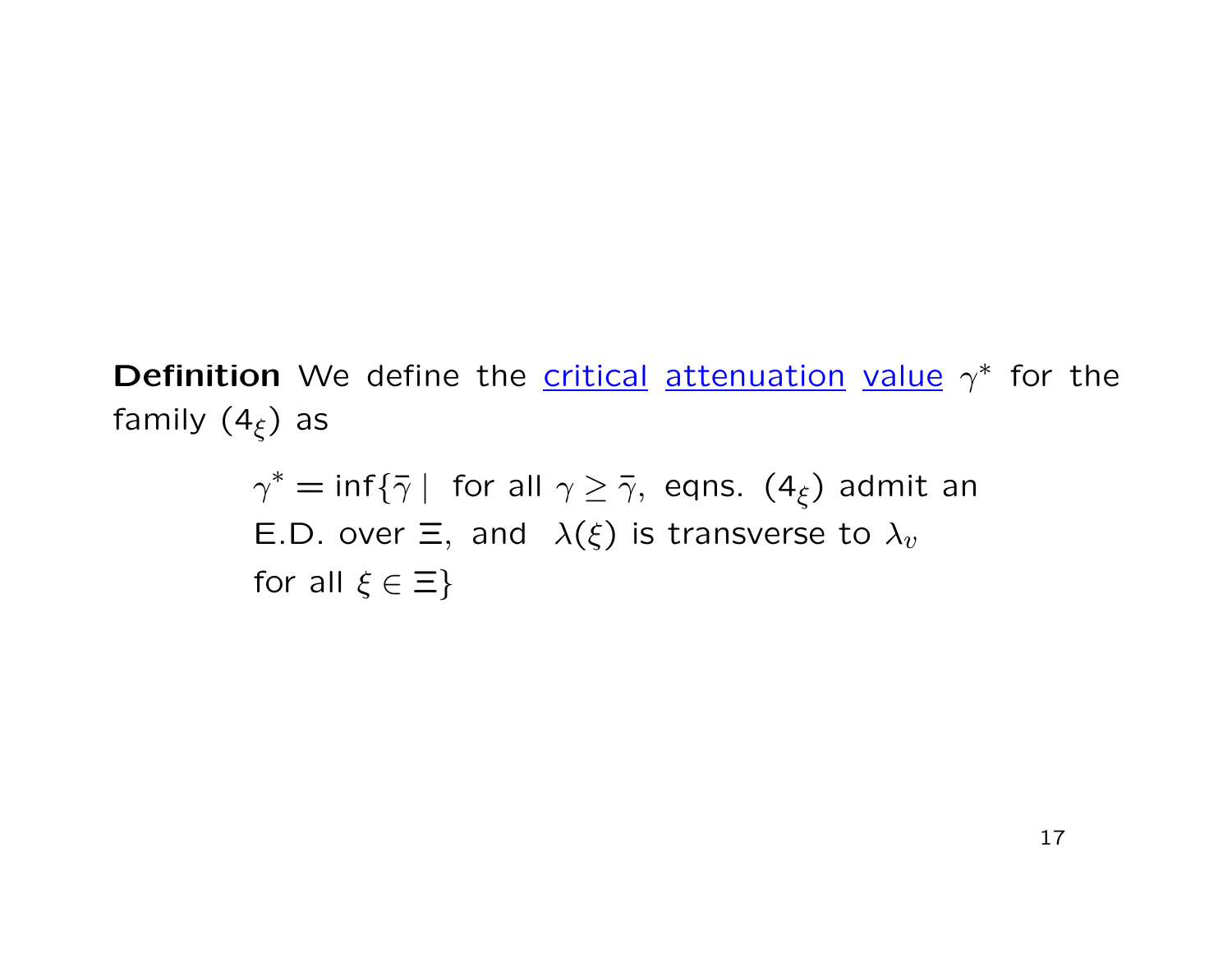## Theorem 1. (Colonius, F., Johnson)

Consider the family of  $H^{\infty}$  control problems defined by equations  $(1_{\xi})$  and the functional  $L_{\gamma,\xi}$  ( $\xi \in \Xi$ ). Suppose that the Hypotheses 1. and 2. are valid. Let  $\gamma^*$  be the critical attenuation value for the family  $(4_{\xi})$ . Suppose that  $\gamma > \gamma^*$ . Then for each  $\xi \in \Xi$ , there is a linear feedback control  $u = -B_{\xi}^t(t) m_{\xi}(t) x$  such that the system

$$
x' = [A_{\xi}(t) - B_{\xi}(t)B_{\xi}^{t}(t)m_{\xi}(t)]x
$$

is uniformly exponentially stable. Moreover for all  $x_0 \in \mathbb{R}^n$  and all  $w \in L^2([0,\infty),\mathbb{R}^l)$  one has

$$
L_{\gamma,\xi}(u,w)\leq .
$$

 $m_{\xi}(t)$  is positive definite for all  $\xi \in \Xi$  and  $t \in \mathbb{R}$ .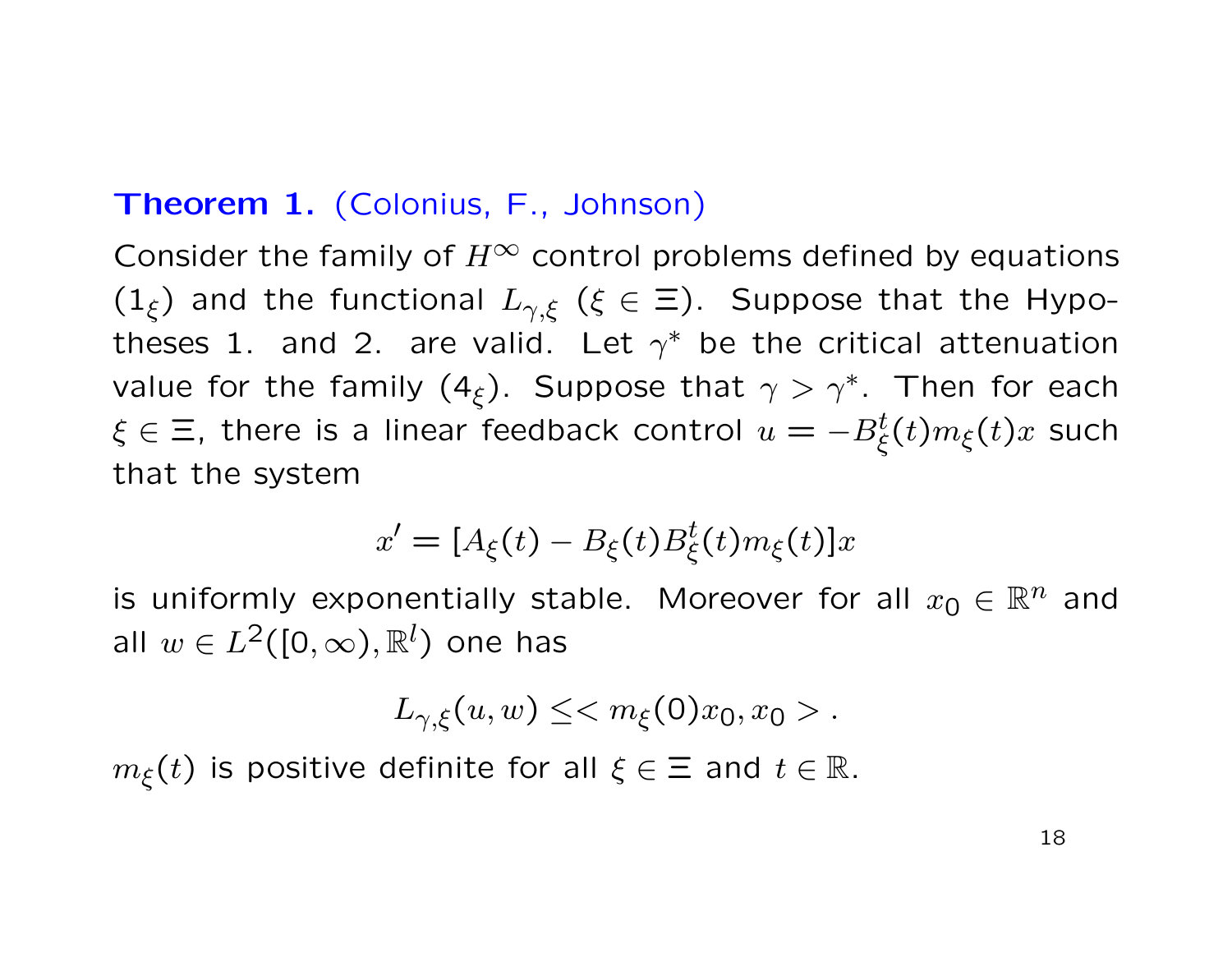Hypothesis 3. Assume that the Atkinson condition holds for equations  $(4_{\xi})$  with

$$
\Gamma_{\xi}(t) = \begin{pmatrix} 0_n & 0_n \\ 0_n & D_{\xi}(t) D_{\xi}^t(t) \end{pmatrix}.
$$

Definition Set

$$
\gamma_l = \inf \{ \bar{\gamma} \mid \text{ equations } (4_{\xi}) \text{ admit} \\ \text{an E.D. over } \Xi \text{ for all } \gamma > \bar{\gamma} \}.
$$

## Theorem 2. (Colonius, F., Johnson)

Consider the family of  $H^{\infty}$  control problems defined by  $(1_{\xi})$  and the functional  $L_{\gamma,\xi}$  ( $\xi \in \Xi$ ). Suppose that the controllability Hypotheses 1., 2. and 3. are valid. Let  $\gamma^*$  be the critical attenuation value for the family  $(4_{\xi})$ , and let  $\gamma_{l}$  as in the Definition. Then  $\gamma_l > 0$  and  $\gamma^* \geq \gamma_l$ .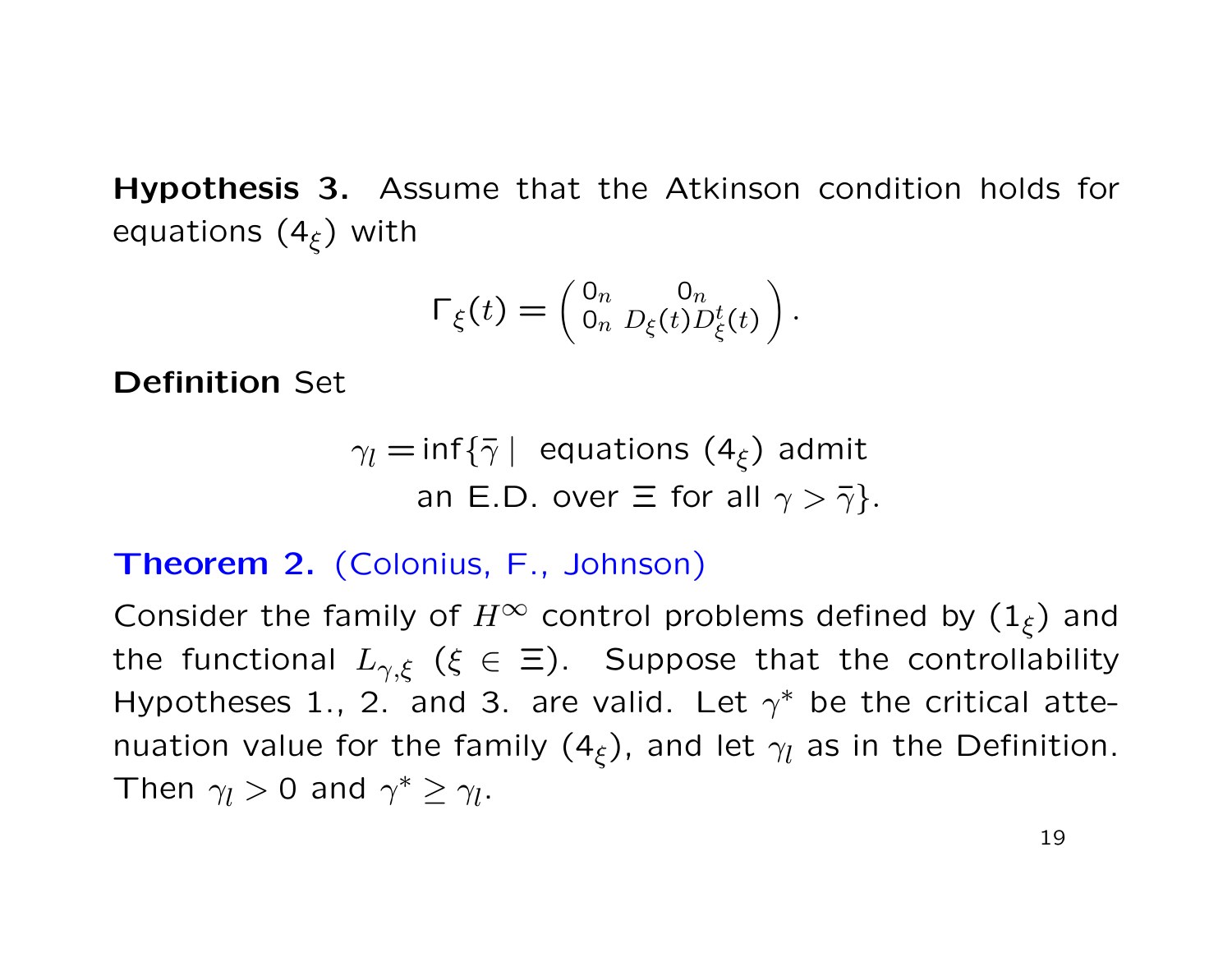#### Remark

Two possibilities:  $\gamma^* > \gamma_l$  and  $\gamma^* \leq \gamma_l$ .

 $\gamma^* > \gamma_l \Rightarrow \exists \, \xi^* \in \Xi$  such that  $\lambda_{\gamma^*}(\xi^*) \in C_v$ .

If  $\gamma \leq \gamma^{*}$  and  $\xi \in \Xi$  with  $\{\tau_t(\xi) \mid t \geq 0\}$  dense in  $\Xi$ , then there is no linear feedback control  $u$  for which the dissipation inequality  $ii)$  holds.

 $\gamma = \gamma^*$  more interesting. The attenuation problem may or may not be solvable at  $\gamma = \gamma^*$  when  $\gamma^* = \gamma_l$ . We gave an example where  $\gamma^* = \gamma_l$  and the attenuation problem admits multiple solutions at  $\gamma = \gamma^*$ : there are distinct feedback controls  $u_1$  and  $u_2$ verifying  $i)$  and  $ii)$ .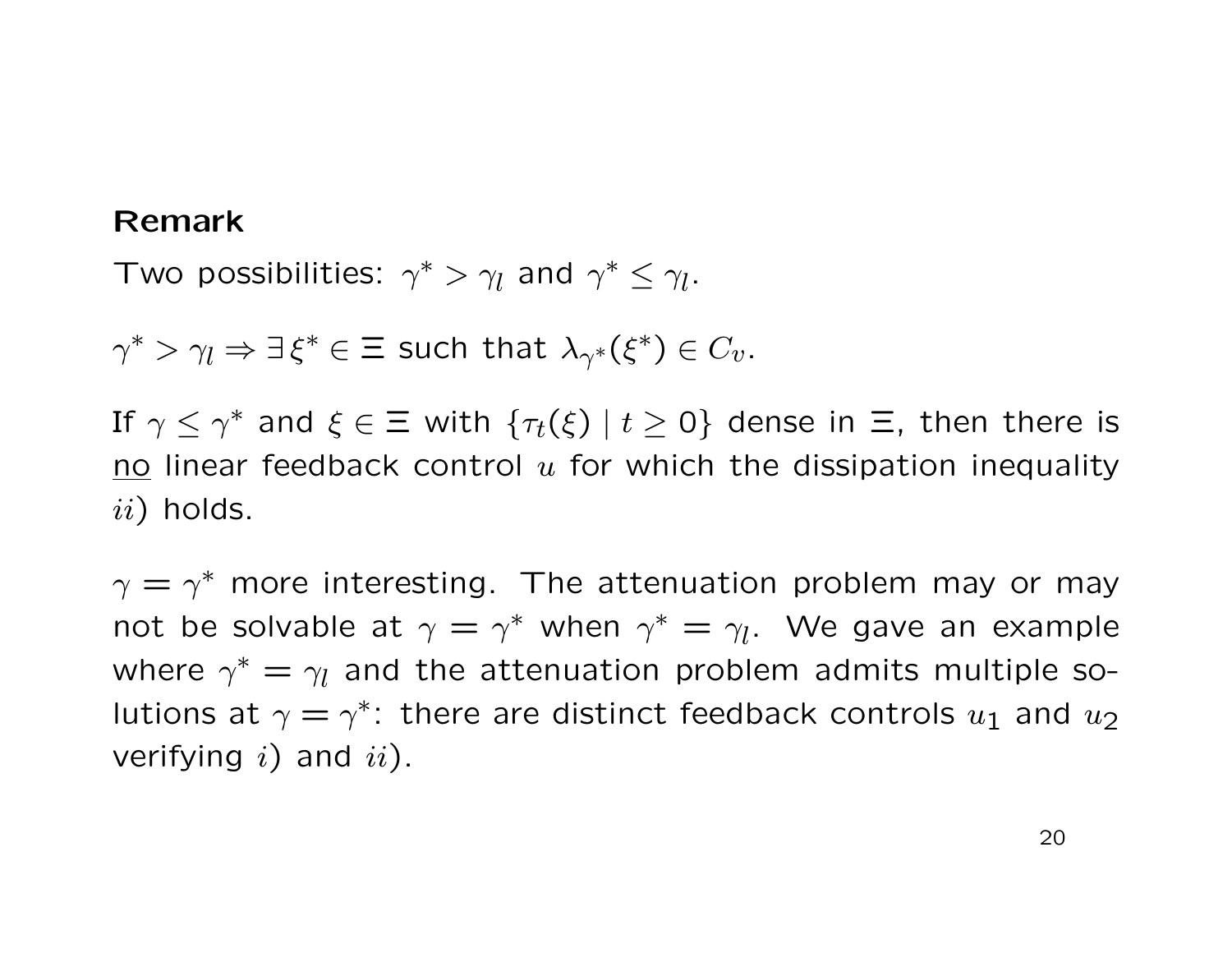Non linear case:

$$
\begin{cases}\nx' = A(t)x + B(t)u + D(t)w + N(t, x, u, w) \\
x(0) = x_0\n\end{cases}
$$

The function N is of second order in  $(x, u, w)$  unif. in  $t \in \mathbb{R}$ .  $N(t, x, u, w) = N_1(t, x, u) + N_2(t, x, u, w)$  $N_1=O\left((|x|+|u|)^2\right)$  as  $(x,u)\to (0,0)$  unif. in  $t\in\mathbb{R}.$  $N_2(t, x, u, w) = O(|x| + |u|)$  unif. in  $t \in \mathbb{R}$  and  $|w| \leq 1$ .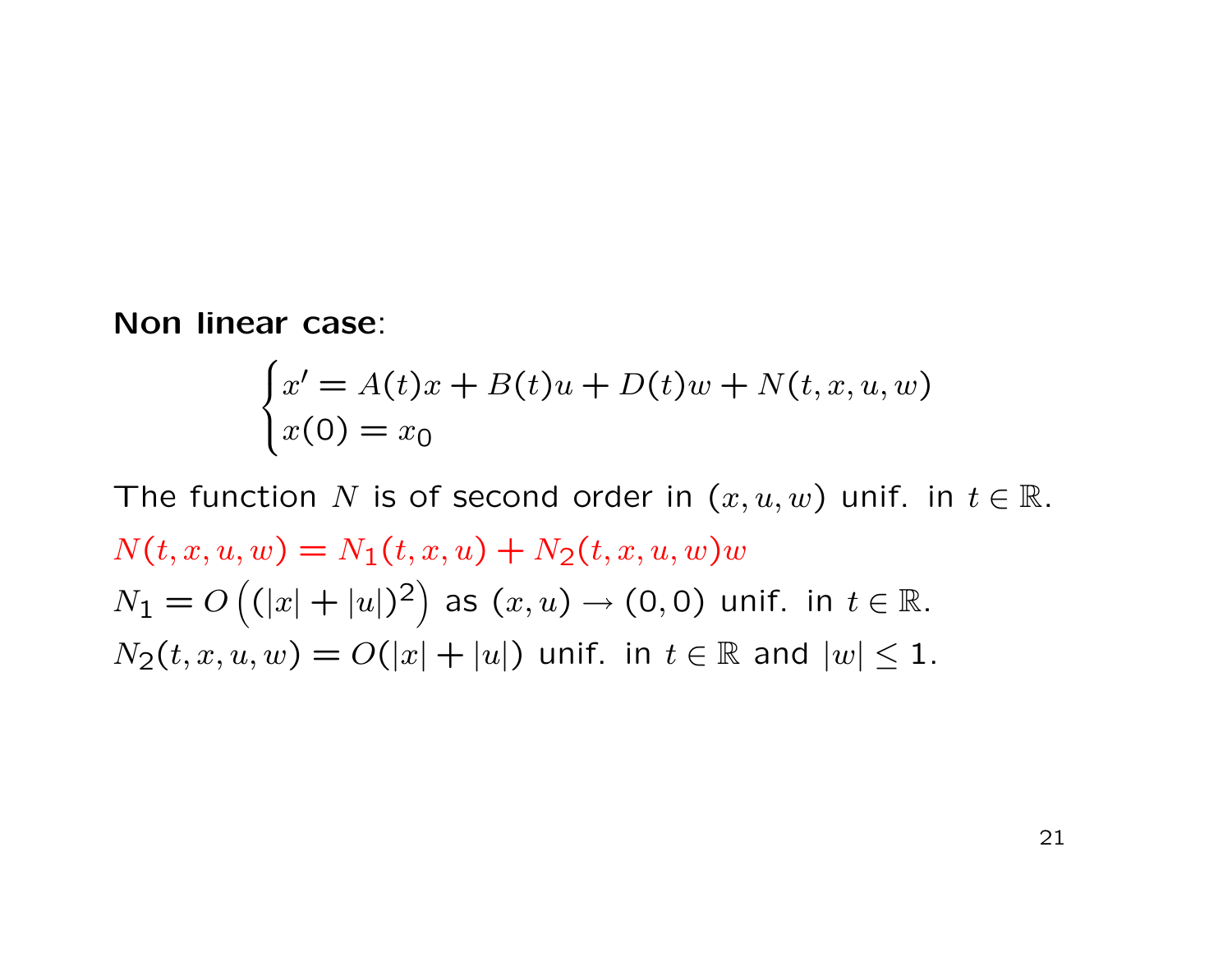Fix  $\gamma > \gamma^*$  and  $u = -B^t(t)m_\gamma(t)x = F(t)x$  with  $m_\gamma$  bounded solution of the Riccati equation.

$$
(m' + Atm + mA - m[BBt - \gamma-2DDt]m + Q = 0)
$$

Write

$$
N_1(t, x, F(t)x) = n_1(t, x)
$$

and

$$
N_2(t, x, F(t)x, w) = n_2(t, x, w)
$$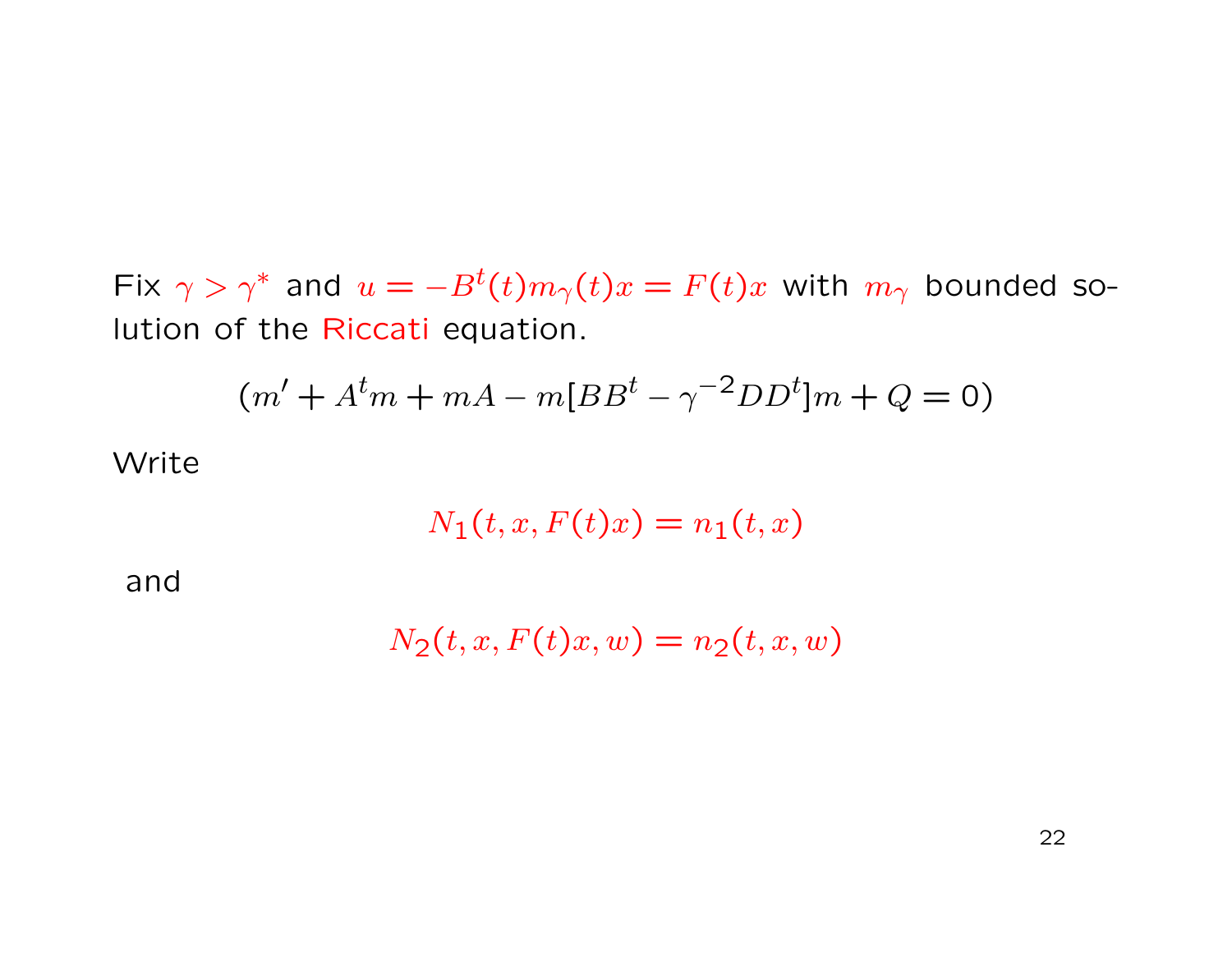Hypotheses on the nonlinear part

# Theorem 3.(F-Johnson)

Assume that  $Q(t)$  is strictly positive definite for all  $t \in \mathbb{R}$ , and the derivative  $\frac{d}{dt}Q(t)$  is uniformly bounded and uniformly continuous on R. Let  $\varepsilon > 0$  be given. Then we have:

1) There exists  $\eta_1 = \eta_1(\gamma, \varepsilon) > 0$  such that, if  $|x_0| \le \eta_1$ , then the solution of

$$
x' = [A(t)x + B(t)F(t)]x + n_1(t, x)
$$
  

$$
x(0) = x_0
$$

is exponentially stable  $[w=0 \text{ cond. } i)]$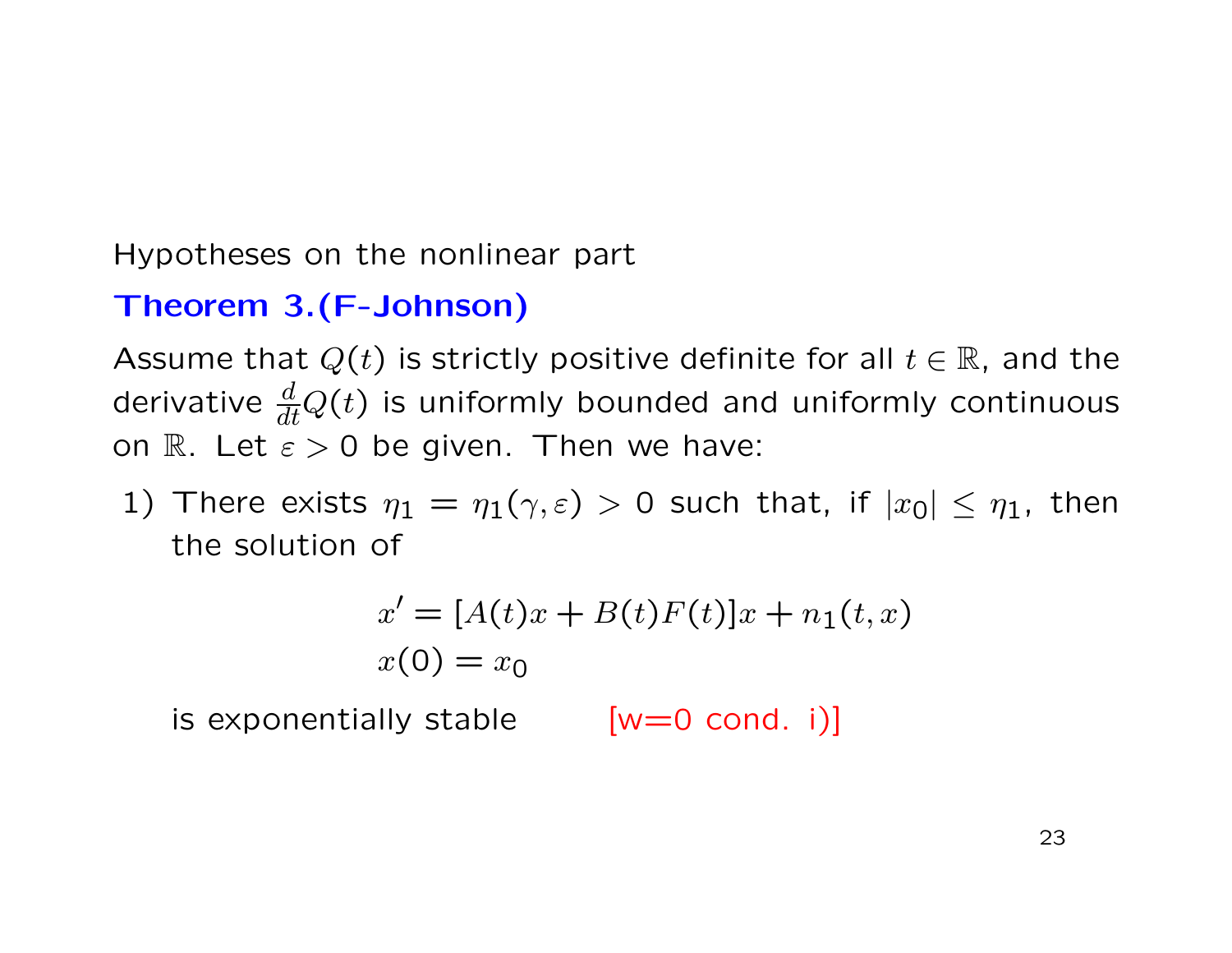2) There exists  $\eta = \eta(\gamma, \varepsilon) > 0$  such that, if  $|x_0| \leq \eta$  and  $|w|_{\infty} \leq$  $\eta$ , then the corresponding solution of (8) has the property that

$$
\int_0^\infty \{< Q(t)x(t), x(t) > + |u(t)|^2\} dt \le
$$
\n
$$
\leq (1+\varepsilon)\gamma^2 \int_0^\infty |w(t)|^2 dt +
$$
\n
$$
+ (1+\varepsilon) < m(0)x_0, x_0 > \qquad \text{[cond. ii]}
$$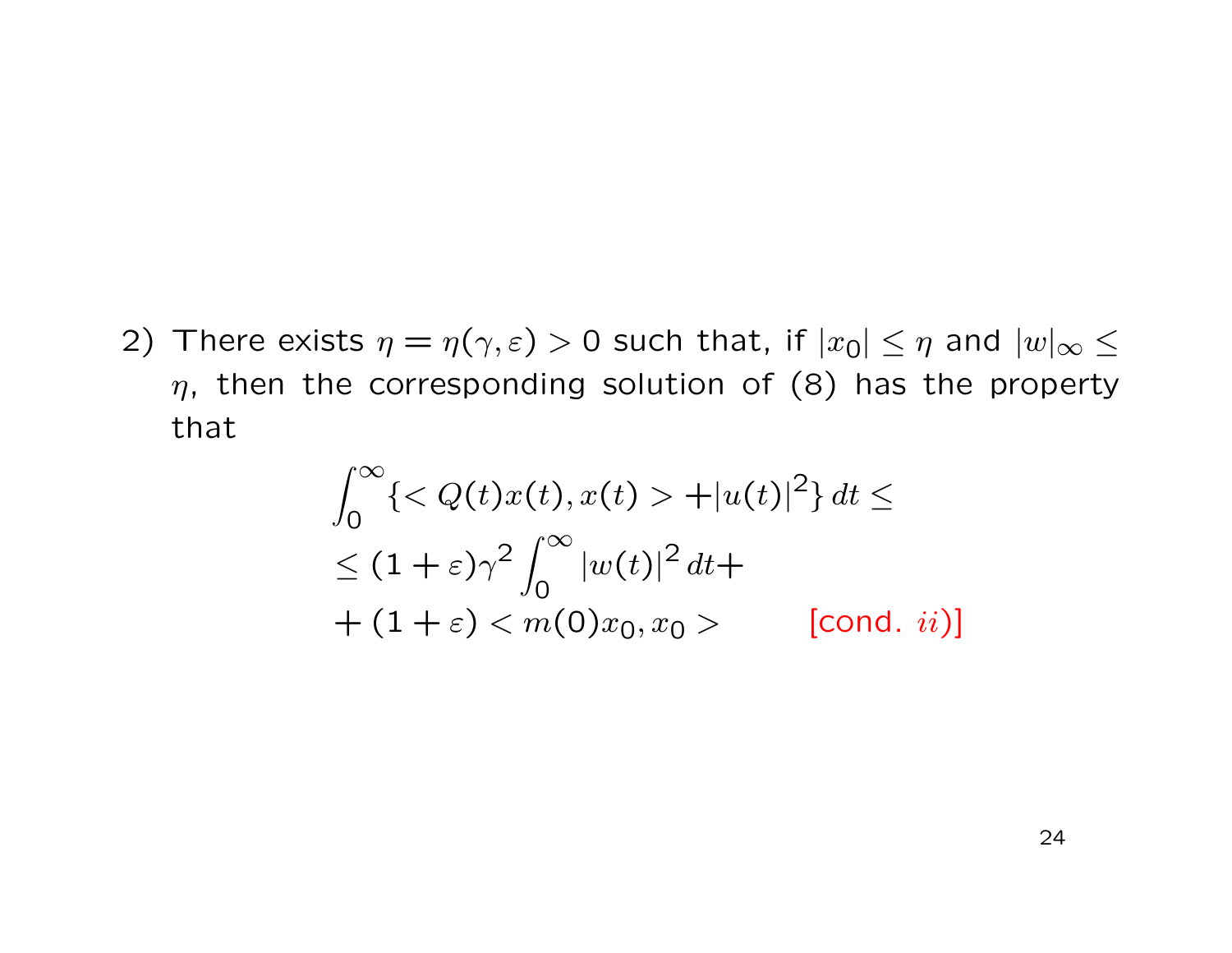## Linear case

$$
L_{\gamma}(u, w) \leq \langle m(0)x_0, x_0 \rangle
$$

Nonlinear case (locally)

$$
L_{\gamma}(u, w) \leq \varepsilon \gamma^2 \int_0^{\infty} |w(t)|^2 dt + (1 + \varepsilon) < m(0)x_0, x_0 >
$$

where

$$
L_{\gamma}(u, w) = \int_0^{\infty} \{  + |u(t)|^2 + + \gamma^{-2} |w(t)|^2 \} dt
$$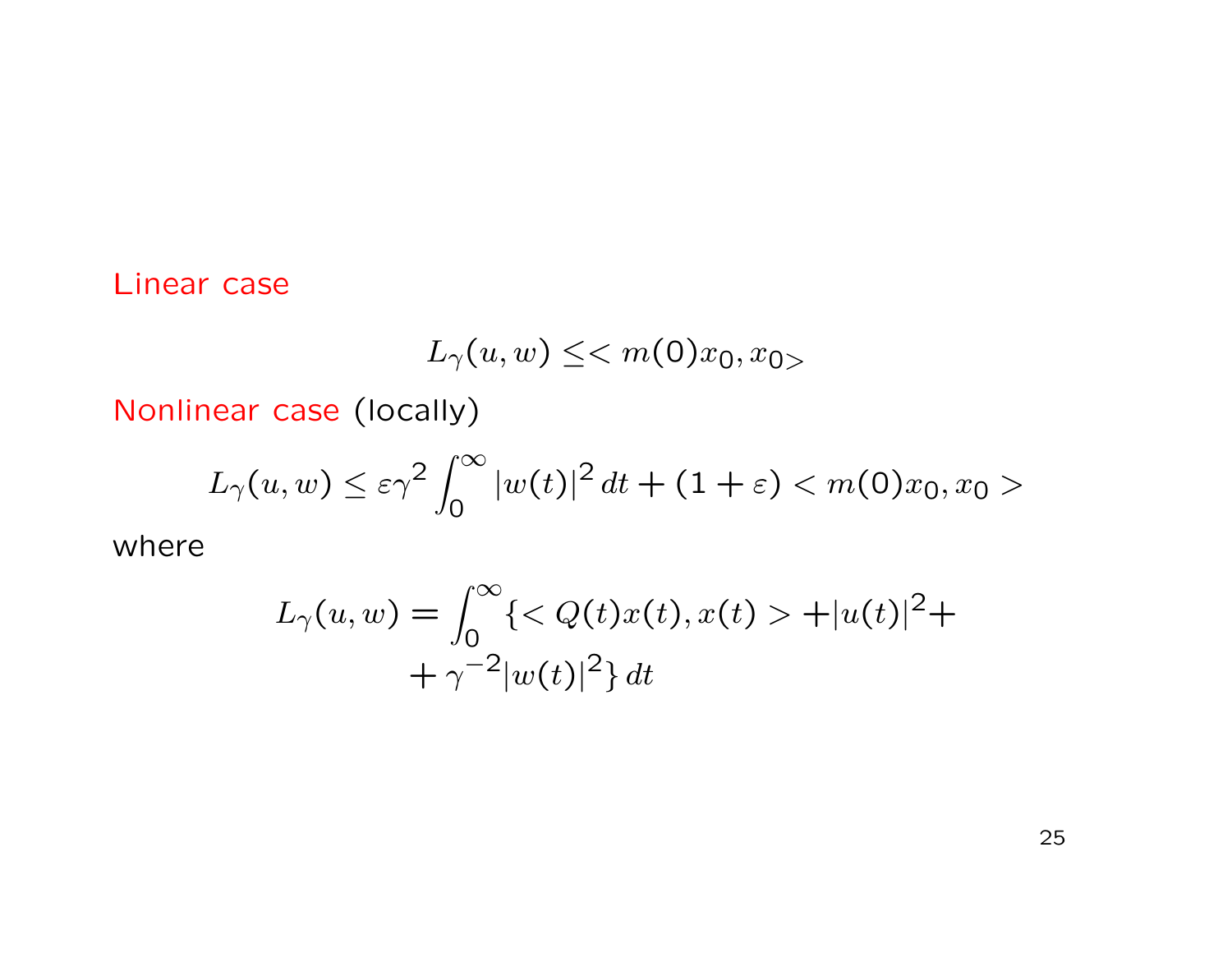## References

[1] R.JOHNSON, J.MOSER

"The rotation number for almost periodic differential equations", Comm. Math. Phys., 84, (1982), 403-438.

# [2] R.JOHNSON, M.NERURKAR

"Exponential dichotomy and rotation number for linear Hamiltonian systems", Jour. Diff. Eqns., 108, (1994), 201-216.

 $[3]$  S.NOVO, C.NU $\tilde{N}$ EZ, R.OBAYA

"Ergodic properties and rotation number for linear Hamiltonian systems", Jour. Diff. Eqns., 148, (1998), 148-185.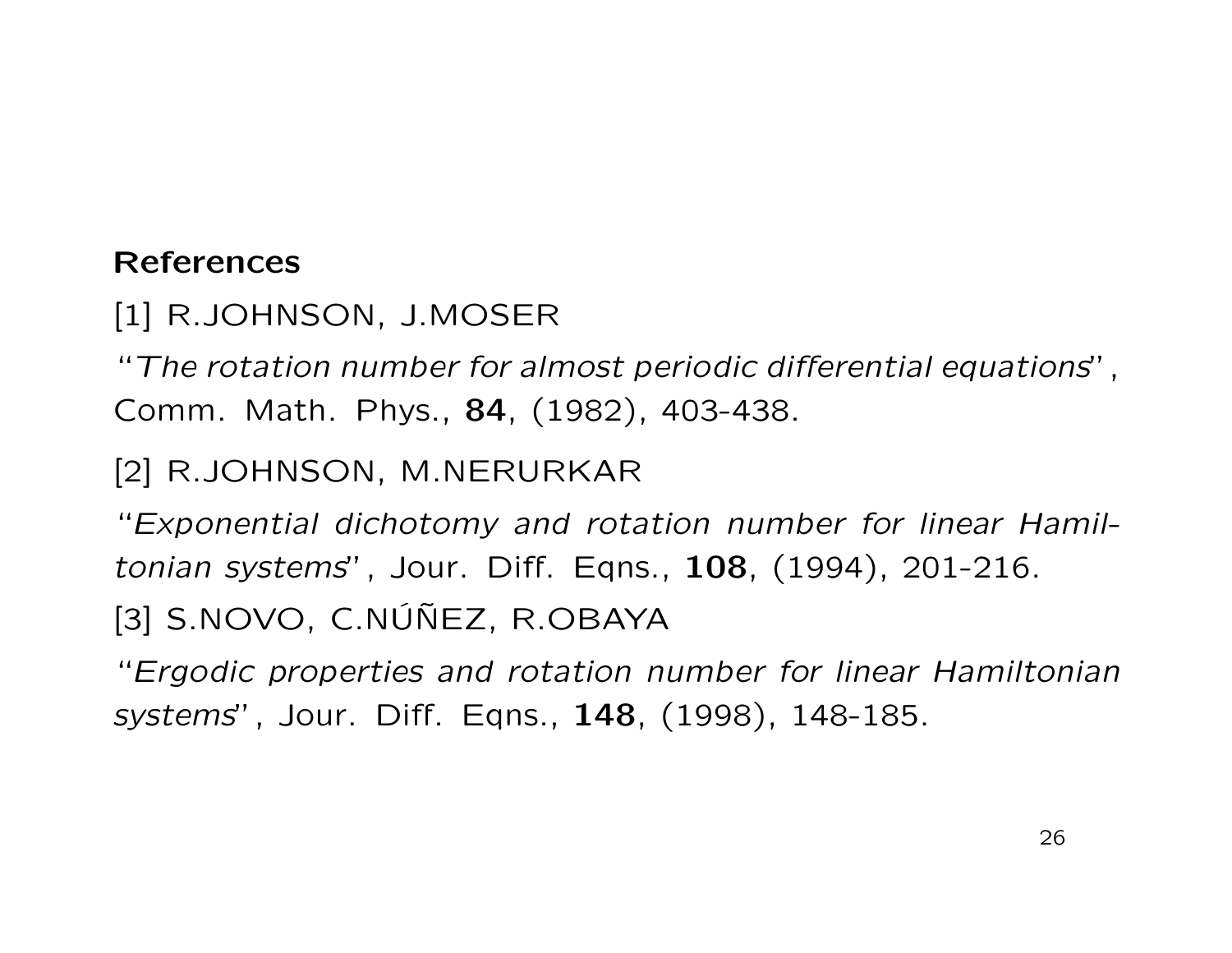# $[4]$  R.FABBRI, R.JOHNSON, C.NÚÑEZ

"Rotation number for non-autonomous linear Hamiltonian systems I: basic properties", Z. angew. Math. Phys. 54, (2003), 484-502.

[5] R.FABBRI, R.JOHNSON, C.NÚÑEZ

"Rotation number for non-autonomous linear Hamiltonian systems II: the Floquet coefficient", Z. angew. Math. Phys. 54, (2003), 652-676.

[6] R.FABBRI, R.JOHNSON, C.NÚÑEZ

"On the Yakubovich frequency theorem for linear non-autonomous control processes", Discrete Contin. Dyn. Syst. 9 (2003), no. 3, 677–704.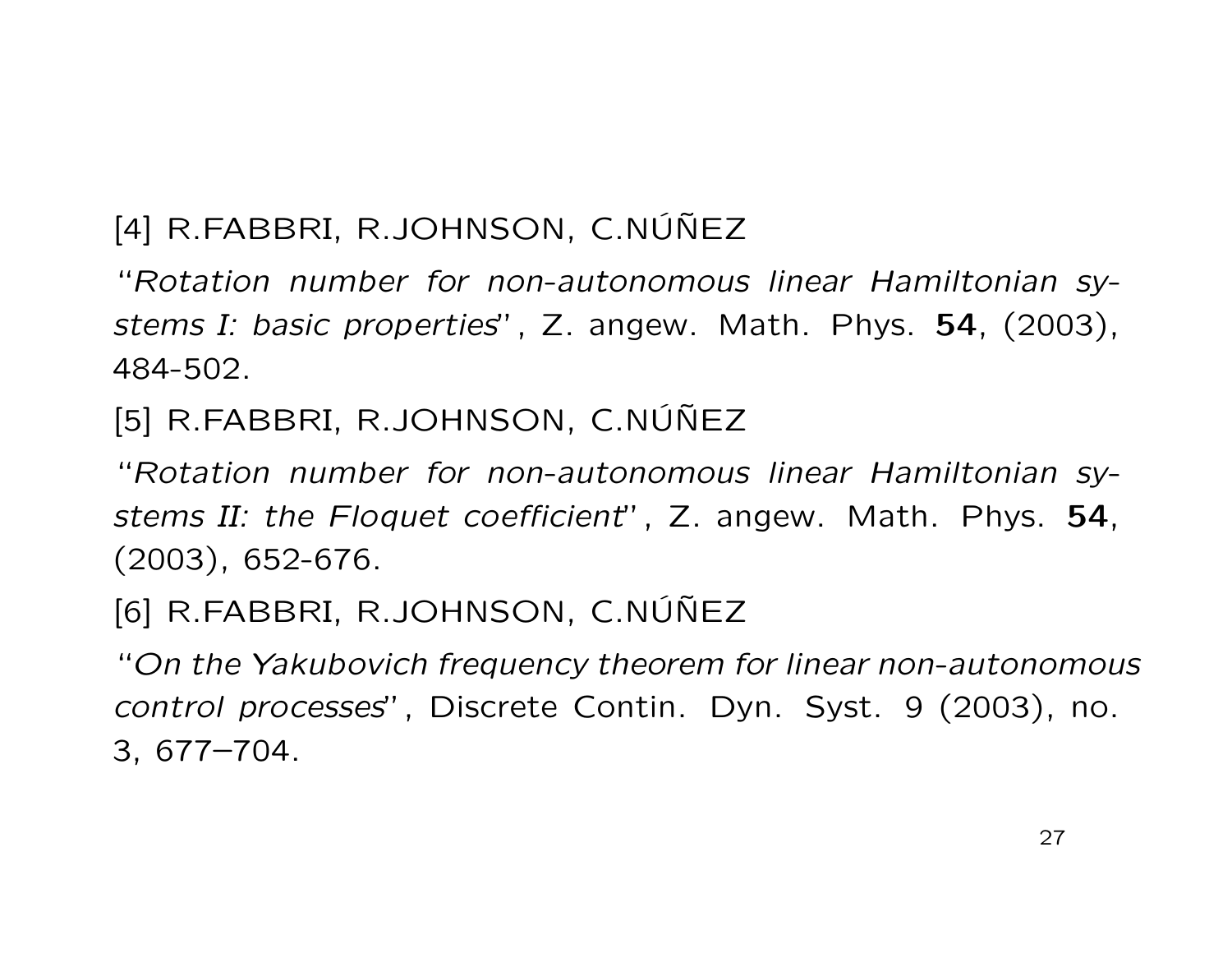# [7] F.COLONIUS, R.FABBRI, R.JOHNSON

"On non-autonomous  $H^\infty$  control woth infinite horizon, J. Differential Equations 220 (2006), no. 1, 46–67.

[8] R.FABBRI, R.JOHNSON

"Exponential dichotomies and a nonlineare  $H^{\infty}$  control problem", Applied and industrial mathematics in Italy, 315–323, Ser. Adv. Math. Appl. Sci., 69, World Sci. Publ., Hackensack, NJ, 2005.